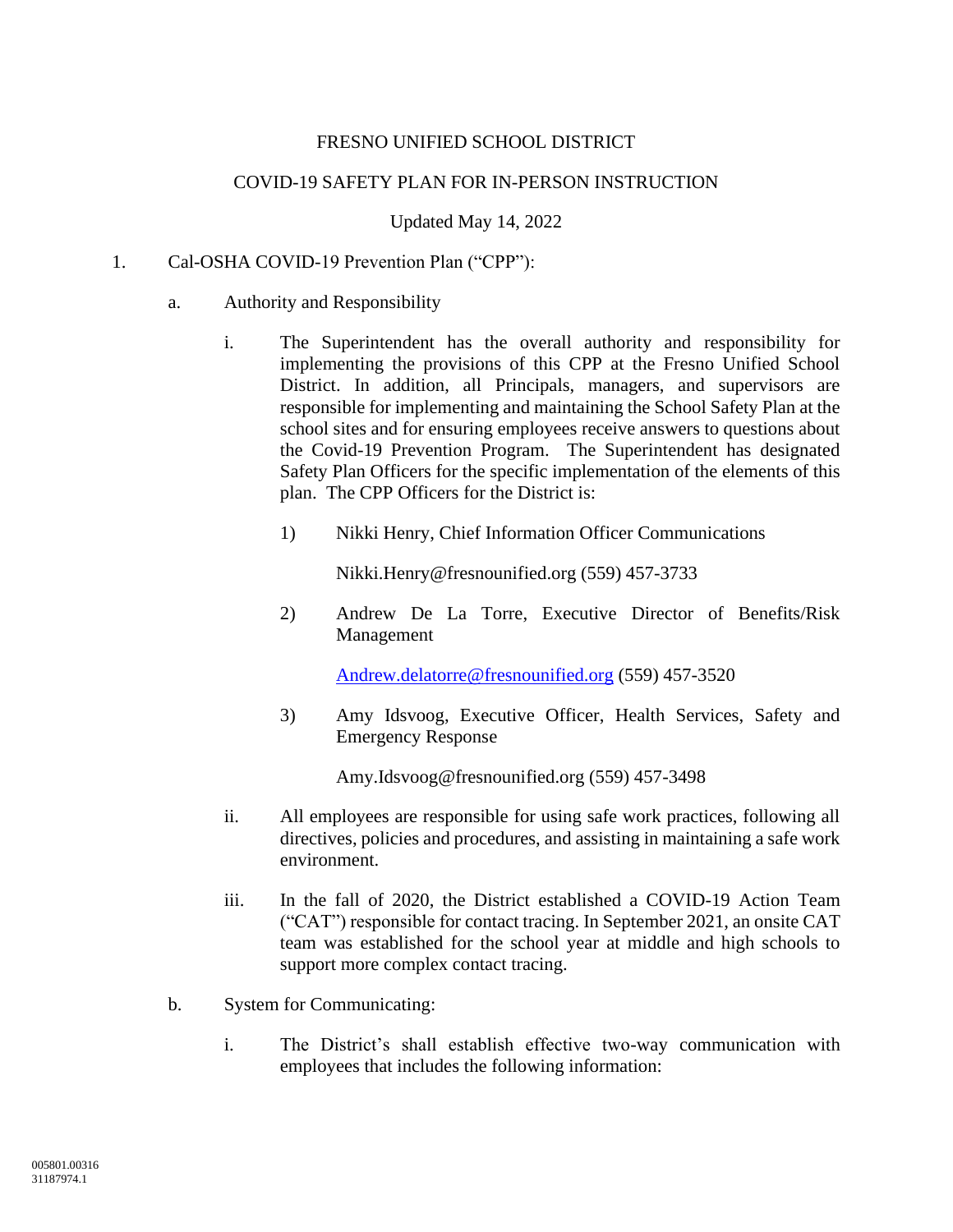- 1) Employees should report COVID-19 symptoms, possible COVID-19 exposures and possible hazards to their supervisor.
- 2) Employees can report symptoms, possible exposures and hazards without fear of reprisal.
- 3) District procedures or policies for accommodating employees with medical or other conditions that put them at increased risk of severe COVID-19 illness.
- 4) Where employees can access COVID-19 voluntary testing available through health plans, local testing centers or multiple district testing hubs located at regional high schools.
- 5) In the event testing is required to be provided, the District has communicated through email, district flyers, virtual town hall meetings and superintendent video messages how affected employees can access testing and the possible consequences of a positive test.
- 6) Following state guidelines, information about COVID-19 hazards employees (including other employers and individuals in contact with the workplace) may be exposed to, what is being done to control those hazards, and the District's COVID-19 policies and procedures.
- c. Identification and Evaluation of COVID-19 Hazards
	- i. The District has implemented the following identification and evaluation strategies:
		- 1) Conduct workplace-specific identifications using the Appendix A: Identification of COVID-19 Hazards form for interactions, areas, activities, processes, equipment, and materials that could potentially expose employees to COVID-19 hazards.
		- 2) Identify places and times when people may congregate or come in contact with one another, regardless of whether employees are performing an assigned work task or not
		- 3) Evaluate employees' potential workplace exposures to all persons at, or who may enter, a District facility
		- 4) Respond effectively and in a timely manner to individuals at the workplace who are a COVID-19 case to prevent or reduce the risk of transmission of COVID-19 in the workplace as set forth in this Safety Plan including: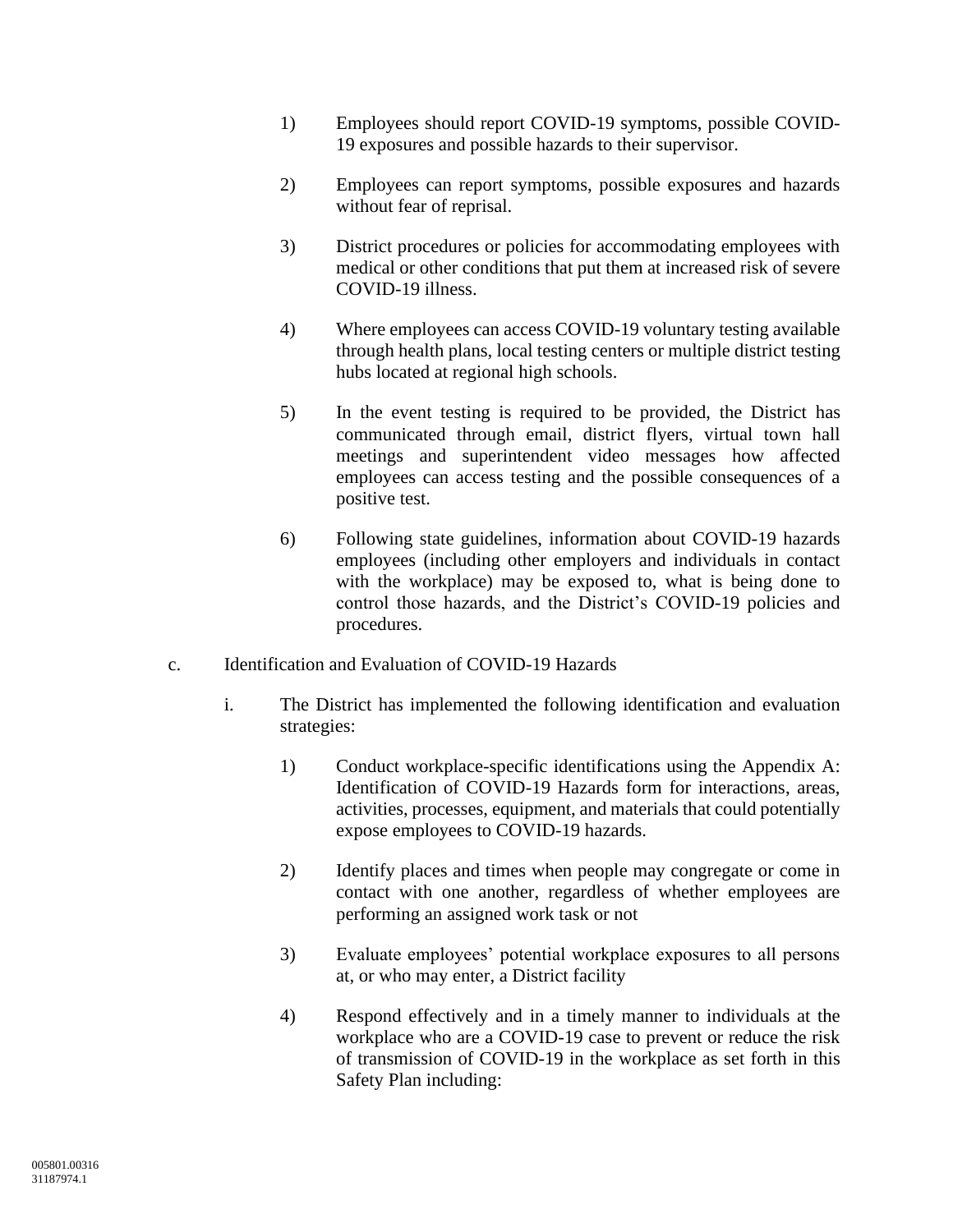- a) Actively encourage sick employees to stay home.
- b) Students and employees who exhibit COVID-19 symptoms are to be sent home immediately.
- c) Ensure employees who are out ill with fever or acute respiratory symptoms do not return to work until the following occur:
	- i) At least 24 hours with no fever (without the use of fever-reducing medications)
	- ii) symptoms have improved and
	- iii) 10 days have passed since symptom onset OR they have a negative COVID test result after day 5
- d) Allow employees to utilize available OSHA sick leave and medical leave for specified reasons related to COVID-19 when it's been determined they were exposed at work.
- e) Ensure employees that return to work following an illness promptly report any recurrence of symptoms.
- 5) For many indoor settings, including classroom, the district has added air purifiers. It continues to evaluate indoor locations and how to maximize the quantity of outdoor air and whether it is possible to increase filtration efficiency to the highest level compatible with the existing ventilation system.
- 6) Review applicable orders and general and industry-specific guidance from the State of California, Cal/OSHA, and the local health department related to COVID-19 hazards and prevention.
- 7) Evaluate existing COVID-19 prevention controls and the need for different or additional controls.
- 8) Conduct periodic inspections using the Appendix B: COVID-19 Inspections form as needed to identify unhealthy conditions, work practices, and work procedures related to COVID-19 and to ensure compliance with current COVID-19 policies and procedures.
- d. Employee Participation:
	- i. Employees and their authorized employees' representatives are encouraged to participate in the identification and evaluation of COVID-19 hazards by contacting their supervisor or Principal at the school site. In addition, District Administration may also be contacted at the District Office.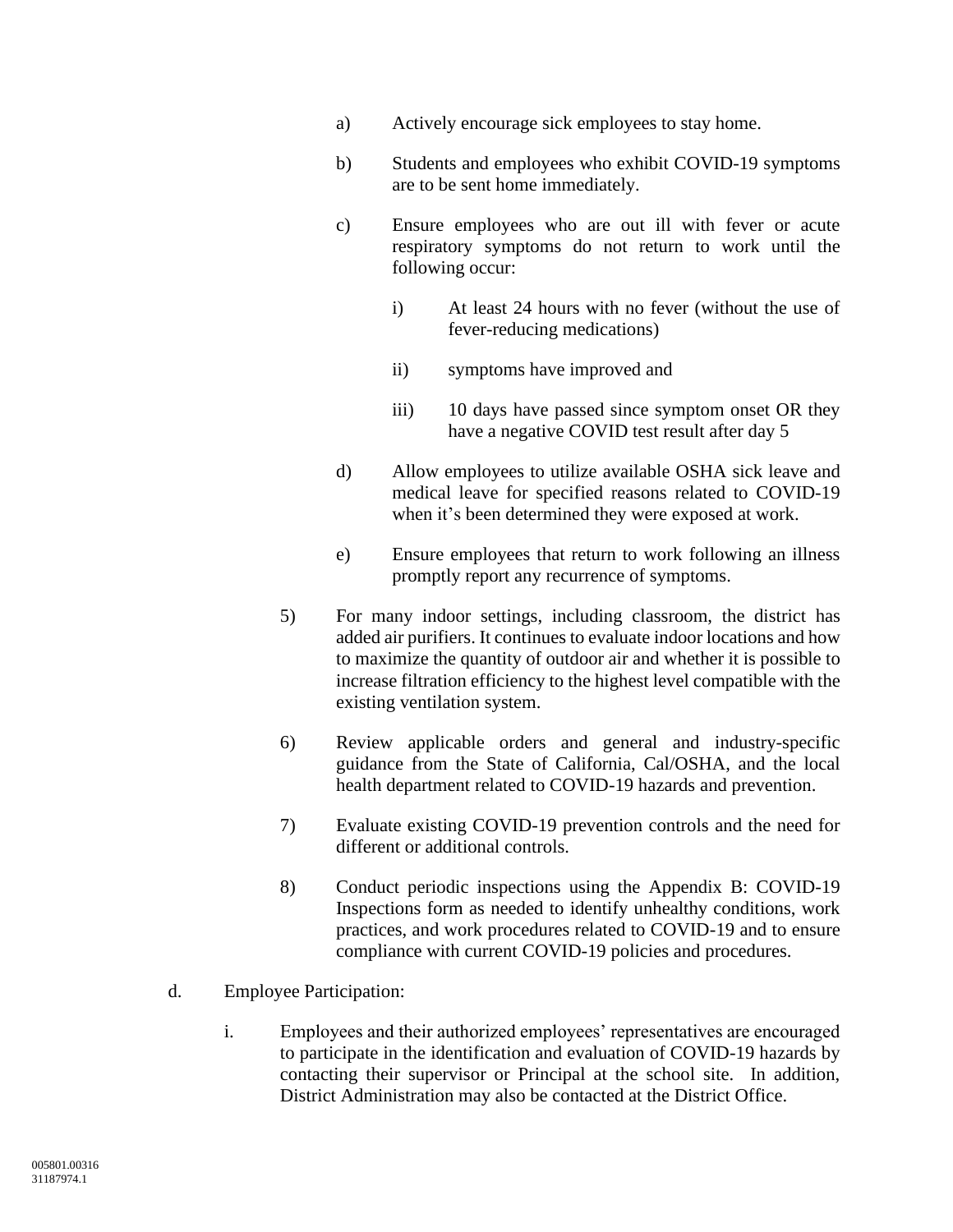- e. Employee and Student Screening
	- i. Prior to coming onto campus, everyone is encouraged to do their part and use our daily self-health screening tool. Individuals who are not feeling well should remain home.
	- ii. Students/staff who have any COVID-19 like symptoms may be asked to isolate for at least 10 days. They may return sooner if: 1) symptoms resolved 2) one day without fever or use of medication. 3) They have a negative test result after day 5.
	- iii. Please note, symptoms DO NOT always mean COVID-19, so to reduce rumors and unnecessary concern with classmates/ coworkers, we encourage parents, students and employees to keep their personal health conditions confidential until symptoms have been confirmed by medical testing and/or medical professionals.
- f. Investigating COVID-19 Cases
	- i. This will be accomplished by using the Frontline Electronic Health Record, COVID-19 Case Management Form below:

| Detail                                                       |                                             |                                                          |   |
|--------------------------------------------------------------|---------------------------------------------|----------------------------------------------------------|---|
| Case Type*:                                                  | $\overline{\mathbf{v}}$<br>Select Case Type | Date of first symptoms:                                  | ▦ |
| Date tested positive:                                        | 圃                                           | Ouarantine/Isolation start date:                         | ▦ |
| Estimated quarantine/isolation<br>end date:                  | 圃                                           | Revised estimated<br>quarantine/isolation end date:      | ▦ |
| Date of approval to return to<br>school:                     | <b>iii</b>                                  | Date of actual return following<br>quarantine/isolation: | ▦ |
| Number of people in<br>household:                            |                                             | Number of people in household<br>w/ COVID-19:            |   |
| Number of students that attend<br>the district in household: |                                             |                                                          |   |
| <b>RAD</b>                                                   |                                             |                                                          |   |
| Results/ Outcomes:(T)                                        | Select Results/ Outcomes                    |                                                          |   |
| Actions:(T)                                                  | Select Actions                              |                                                          |   |
| Dispositions:(T)                                             | Select Dispositions                         |                                                          |   |
| Comment:                                                     | PBまま4 日日VS図88回<br>9 6 0                     |                                                          |   |
|                                                              | Person Type:                                |                                                          |   |
|                                                              | Last on Campus:                             |                                                          |   |
|                                                              | Symptoms:                                   |                                                          |   |
|                                                              | Close Contacts:                             |                                                          |   |
|                                                              | COVID-19 Resources:                         |                                                          |   |
|                                                              | Notes:                                      |                                                          |   |

g. Responding to a COVID-19 case in the workplace: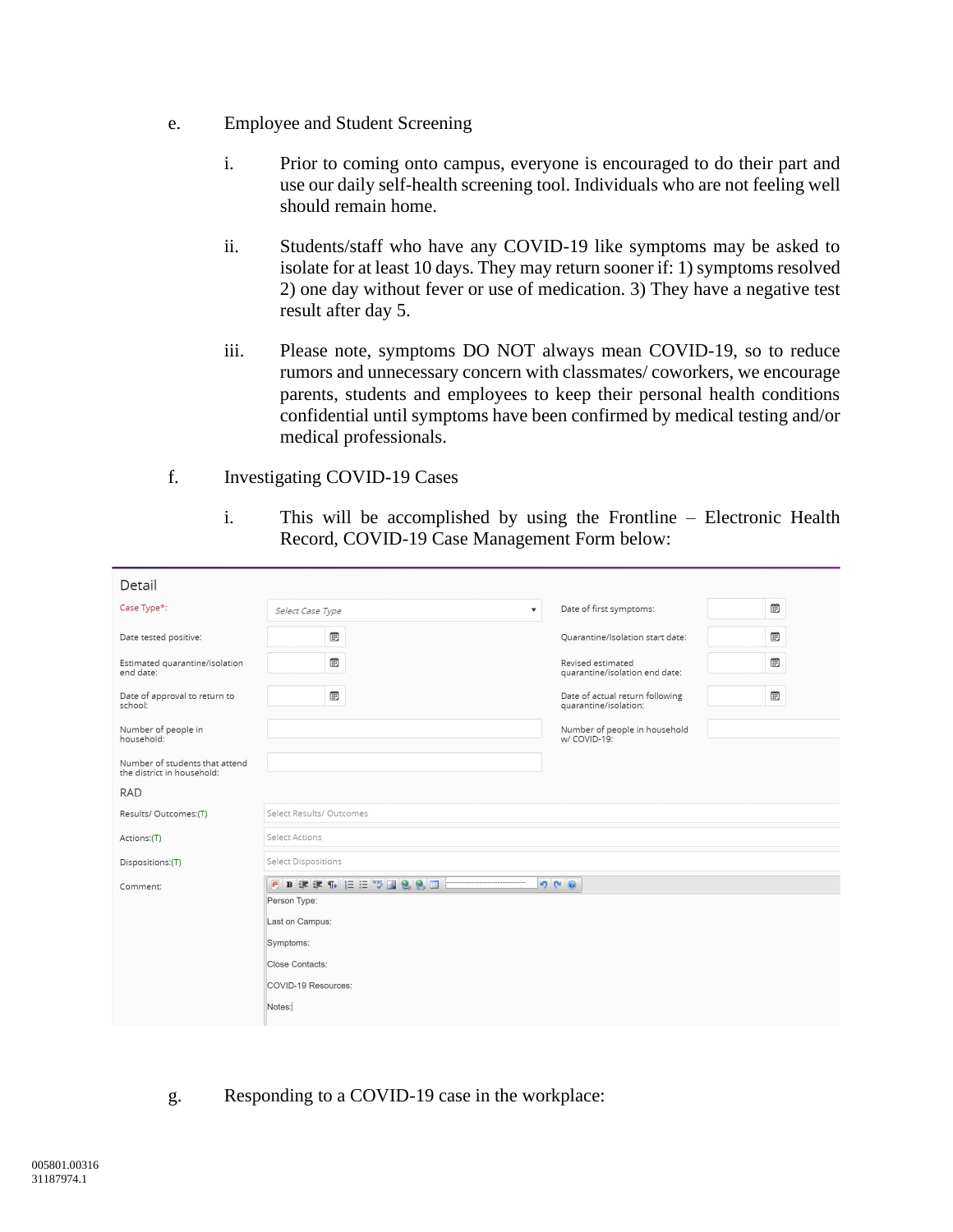- i. The District will take all of the following steps in response to a COVID-19 case in the workplace.
	- 1) Determine the day and time the COVID-19 case was last present and, to the extent possible, the date of the positive COVID-19 test(s) and/or diagnosis, and the date the COVID-19 case first had one or more COVID-19 symptoms, if any were experienced.
	- 2) Determine who may have had a COVID-19 exposure. This requires an evaluation of the activities of the COVID-19 case and all locations at the workplace which may have been visited by the COVID-19 case during the high-risk exposure period.
	- 3) In consultation with the local public health department, the appropriate school official should ensure cleaning and quarantine of exposed persons and whether any additional intervention is warranted, including the length of time necessary, based on the risk level within the specific community as determined by the local public health officer.
	- 4) Additional areas of the school visited by the COVID-19 positive individual may also need to be cleaned and disinfected.
- ii. Give notice of the potential COVID-19 exposure, within one business day, in a way that does not reveal any personal identifying information of the COVID-19 case, to the following:
	- 1) All employees who may have had COVID-19 exposure and their authorized representatives.
	- 2) Independent contractors and other employers present at the workplace during the high-risk exposure period.
- iii. Offer COVID-19 testing at no cost to employees during their working hours to all employees who had potential COVID-19 exposure in the workplace and provide them with the information on the COVID-19-related benefits to which the employee may be entitled under applicable federal, state, or local laws. This may include any benefits available under workers' compensation law, the federal Families First Coronavirus Response Act or successor legislations, Labor Code sections 248.1 and 248.5, Labor Code sections 3212.86 through 3212.88, available leaves pursuant to the Education Code, Cal-OSHA Regulations and/or Emergency Temporary Standards, local governmental requirements, the employer's own leave policies, and leave guaranteed by contract.
- iv. Investigate whether any workplace conditions could have contributed to the risk of COVID-19 exposure and what could be done to reduce exposure to COVID-19 hazards.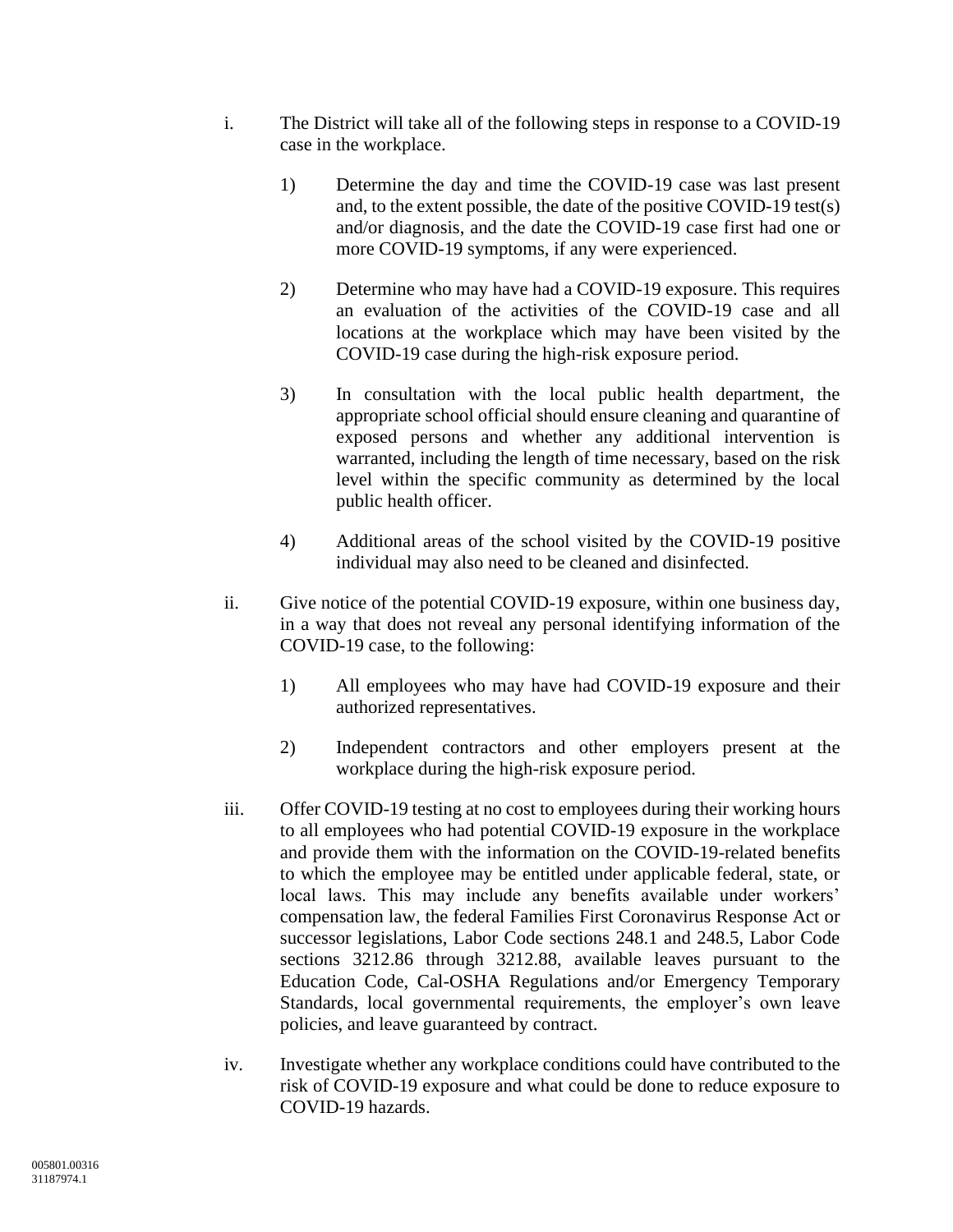- v. All personally identifying information regarding COVID-19 cases or persons with COVID-19 symptoms shall be kept confidential. All COVID-19 testing or related medical services provided by the employer under this section and sections 3205.1 through 3205.4 shall be provided in a manner that ensures the confidentiality of employees.
- h. Correction of COVID-19 Hazards:
	- i. Unsafe or unhealthy work conditions, practices or procedures will be documented on the Appendix B: COVID-19 Inspection form, and corrected in a timely manner based on the severity of the hazards, as follows:
		- 1) The severity of the hazard will be assessed. Appropriate work orders, procedures, or other mitigation strategies will be implemented within a timely manner.
		- 2) The COVID-19 response team, designated by the Superintendent is responsible for timely correction.
		- 3) In consultation with Fresno County Department of Public Health, follow-up measures will be taken to determine if the mitigation strategies have been effective.
- i. Training and Instruction
	- i. The District will provide effective training and instruction to employees and students that includes the following, as applicable:
		- 1) COVID-19 policies and procedures to protect employees and students from COVID-19 hazards.
		- 2) Information regarding COVID-19-related benefits to which the employee may be entitled through workers' compensation law, the federal Families First Coronavirus Response Act or successor legislations, Labor Code sections 248.1 and 248.5, Labor Code sections 3212.86 through 3212.88, available leaves pursuant to the Education Code, Cal-OSHA Regulations and/or Emergency Temporary Standards, local governmental requirements, the employer's own leave policies, and leave guaranteed by contract.
		- 3) While CDE and CDPH eliminated requirements for physical distancing of six feet or more, the District continues to message importance of physical distancing when possible.
		- 4) In cases where students may have been exposed to a positive person in class, a group or on a team, the District has implemented Group Contact Tracing. Parents are notified and asked to monitor for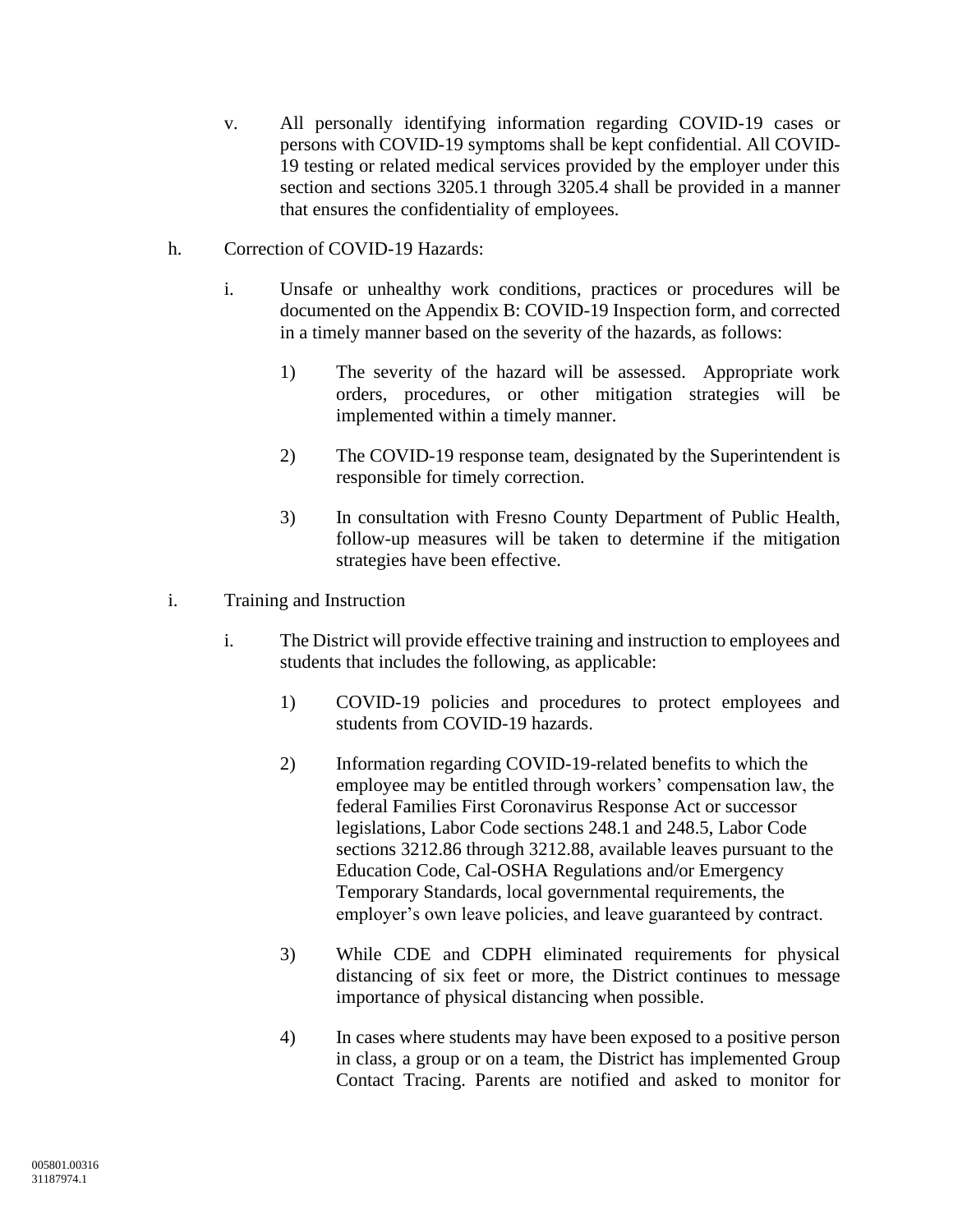symptoms. Students can continue to come to school as long as they remain symptom free. Testing is encouraged on day 5 or later.

- 5) The importance of frequent hand washing with soap and water for at least 20 seconds and using hand sanitizer when employees do not have immediate access to a sink or hand washing facility, and that hand sanitizer does not work if the hands are soiled.
- 6) COVID-19 symptoms, and the importance of obtaining a COVID-19 test and not coming to work if the employee has COVID-19 symptoms.
- 7) Screening practices
- 8) How COVID-19 is spread
- 9) Infographics in multiple languages reflecting screenings, positive and close contact processes, vaccination and testing opportunities, data dashboards and further COVID resources.
- 10) COVID-19 specific symptom identification and when to seek medical attention
- 11) Preventing the spread of COVID-19 if you are sick, including the importance of not coming to work if staff members have symptoms, or if they or someone they live with has been diagnosed with COVID-19.
- 12) The District's plan and procedures to follow when children or adults become sick at school.
- ii. Training for employees has been provided through virtual town hall meetings and will be documented through an automated record keeping system and/or training log after successfully completing online training modules. (Appendix D).
- j. Control of COVID-19 Hazards
	- i. `Physical Distancing
		- 1) CDC and CDPH have eliminated physical distancing requirements of 6 feet but continue to encourage employees and students to practice physical distancing where possible.
		- 2) Any individual that appears to be unwell will NOT be granted access to the site or allowed to start work.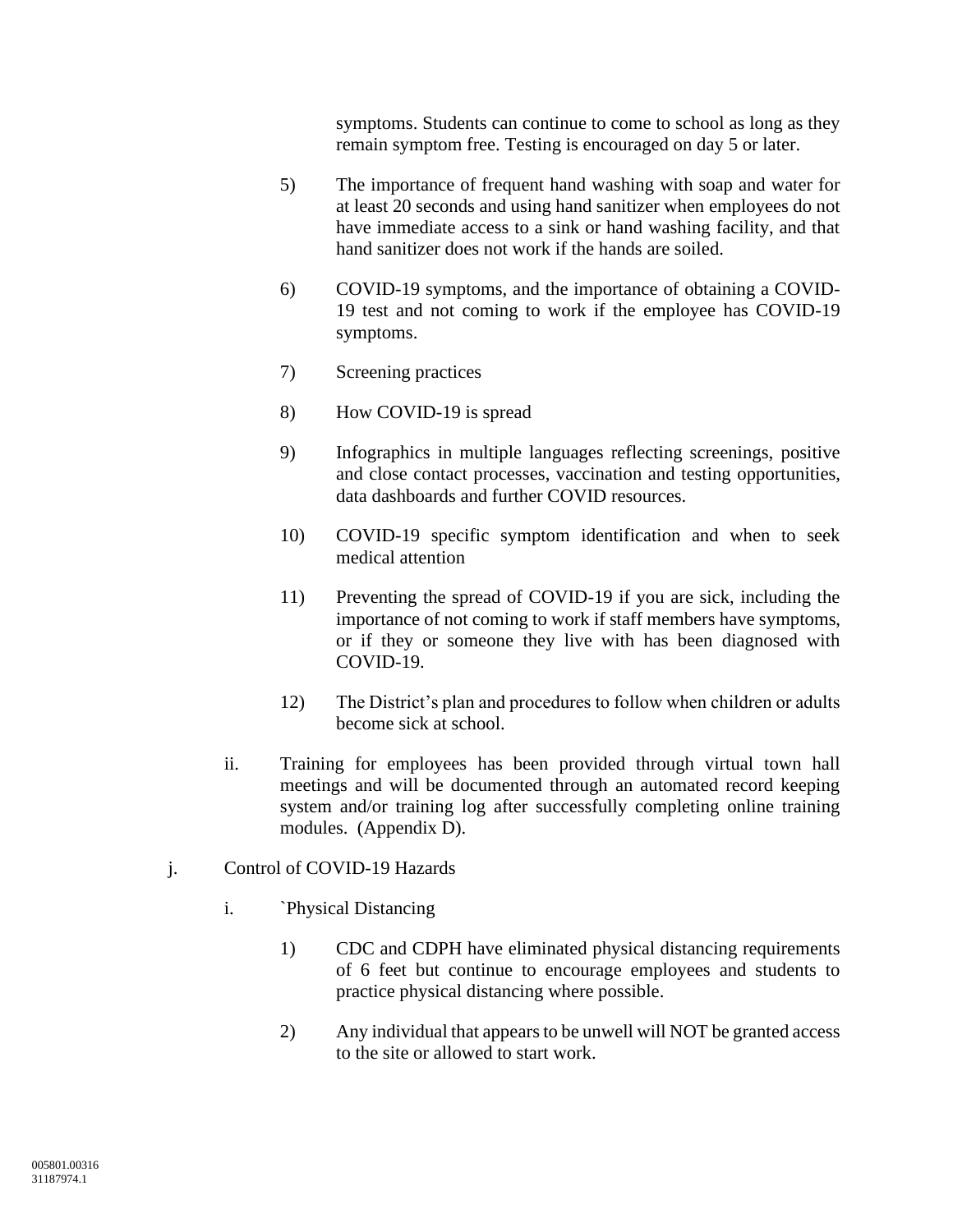- 3) Require sick workers/employees and those displaying flu-like symptoms – to stay home. ("Worker/Employee" means worker or employee for the District, subcontractors, designers, consultants, etc.)
- 4) Send employees home immediately who show signs and symptoms of flu-like or acute respiratory illness symptoms.
- 5) Hand Sanitizer and appropriate protective equipment shall be made available throughout each site and office, as necessary.
- 6) Encourage respiratory etiquette, including covering mouth and or nose when coughing and/or sneezing. Cover the mouth and nose with a tissue. If a tissue is not immediately available cough or sneeze into your sleeve, not your hands.
- 7) Signage is posted throughout District buildings and work areas to raise awareness.
- 8) Encourage physical distancing where possible where there are a number of employees working within a certain area.
- 9) Use of daily task analysis or job hazard analysis forms to communicate the seriousness of this situation and the protection measures necessary.
- ii. Rotating work schedules may be considered when appropriate. Appropriate schedules could include:
	- 1) Staggered start and ending times
	- 2) AM/PM schedule
	- 3) Alternating days
- iii. Meetings
	- 1) Local health guidance permits in-person meetings.
- k. Face Coverings
	- i. The District will provide face coverings to all unit members and students who may want them. Face coverings are optional in all K-12 facilities as outlined by local public health guidelines, and the California Department of Public Health (CDPH) and local health department. Employees may provide their own face coverings or use the disposable face coverings available in the main entry area of each school site or district office.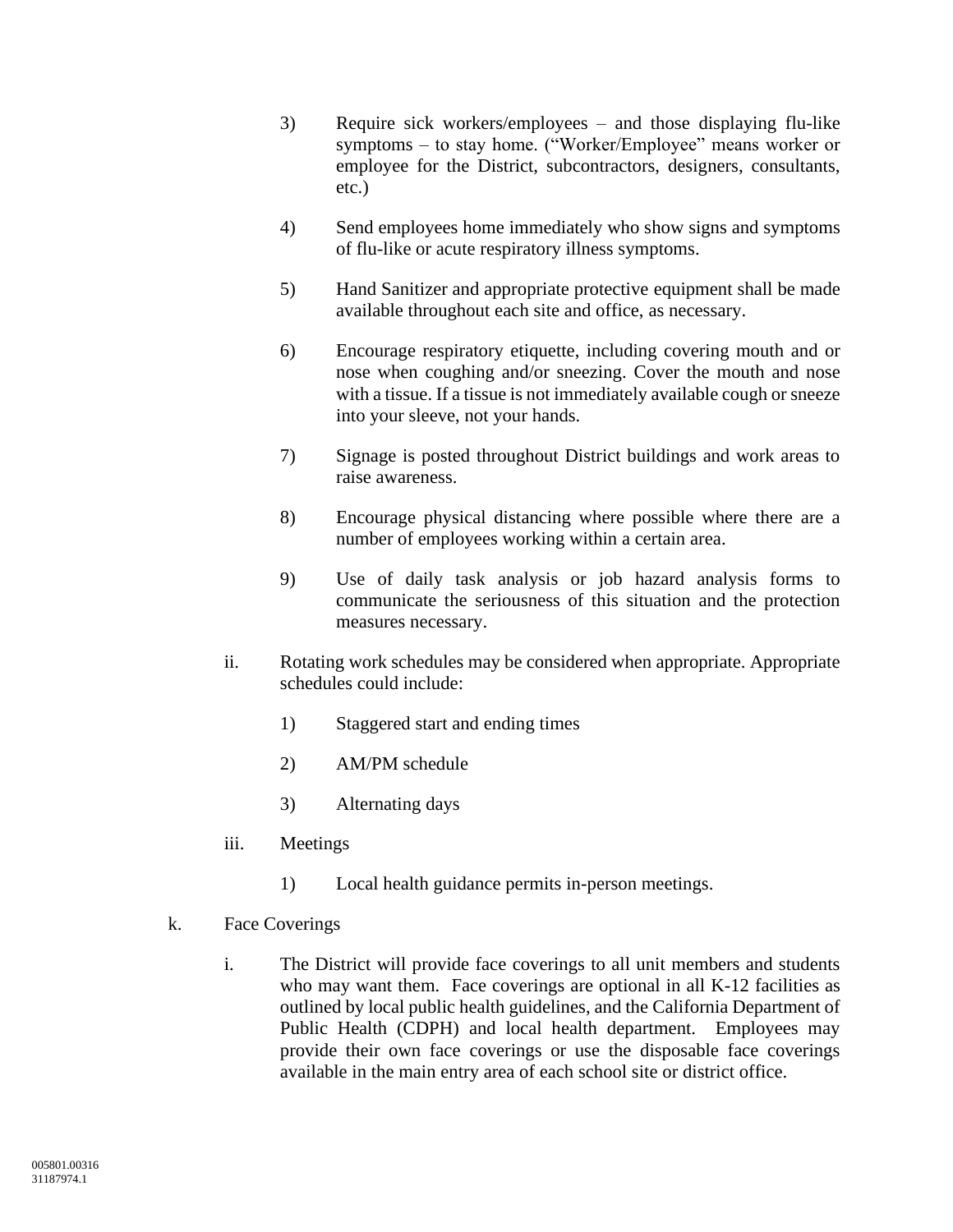- l. Engineering controls
	- i. The following measures will be implemented as additional safety measures:
		- 1) Alternative options as practicable.
		- 2) Fresno Unified is ensuring that proper preventive maintenance is being performed on all heating and air conditioning units and is changing filters on a regular basis. Systems maximize the influence of filtered outside air into the HVAC system to cycle air out of enclosed space and replace it with fresh air.
		- 3) To the extent feasible, the District will maximize the quantity of outside air for buildings with mechanical or natural ventilation systems by:
			- a) For buildings with mechanical or natural ventilation, or both, the District will maximize the quantity of outside air provided to the extent feasible, except when the United States Environmental Protection Agency (EPA) Air Quality Index is greater than 100 for any pollutant or, if opening windows or letting in outdoor air by other means would cause a hazard to employees, for instance from excessive heat or cold.
- m. Cleaning and disinfecting Protocols
	- i. Routine cleaning will happen daily by the site custodian using EPA approved disinfectants (chairs, tables, doorknobs, handles, uncluttered flat surfaces, keyboards, light switches/buttons, phones, sinks and anything with a classroom or designated areas that would be considered a high touch point)
	- ii. Foggers are available and will be used as needed
	- iii. On demand cleaning and disinfection will occur as needed due to COVID-19 exposure and will be coordinated by COVID-19 Action Team (CAT), Communications and Maintenance/Operations leadership.
- n. Hand sanitizing Protocols
	- i. To protect employees from COVID-19 hazards, the District will evaluate its handwashing facilities, determine the need for additional facilities, encourage and allow time for employee handwashing, and provide employees with an effective hand sanitizer. The District shall encourage employees to wash their hands for at least 20 seconds each time. Provision or use of hand sanitizers with methyl alcohol is prohibited.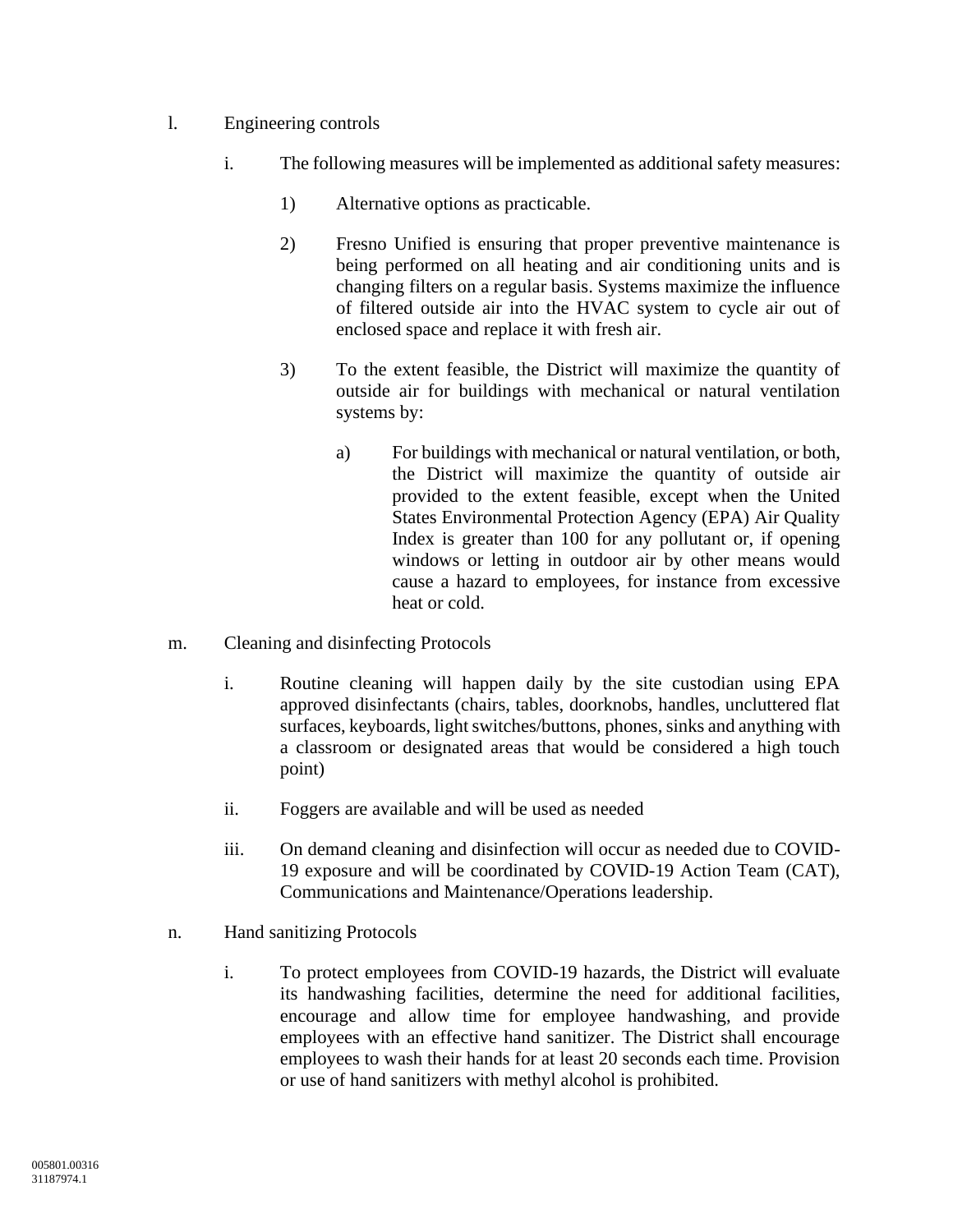- ii. Practicing hand hygiene is a simple yet effective way to prevent COVID-19. All students, staff, families and essential visitors will have access to soap and water. If soap and water are not readily available, access to hand sanitizer (with more than 60% alcohol content) will be made available.
	- 1) When to wash your hands
		- a) Before, during and after preparing food
		- b) Before eating food
		- c) Before and after caring for someone
		- d) After using the toilet
		- e) After blowing your nose, coughing, or sneezing
		- f) After you have been in a public place and touched an item or surface that may be frequently touched by other people
		- g) Before touching your eyes, nose, or mouth because that's how germs enter our bodies
- o. Personal Protective Equipment
	- i. Based on state and local health guidance, the District will continue to evaluate the need for personal protective equipment to prevent exposure to COVID-19 hazards, such as gloves, goggles, and face shields, and will continue to provide such personal protective equipment as needed.
	- ii. The District will evaluate the need for respiratory protection in accordance with section 5144 when the physical distancing requirements in subsection (c)(6) are not feasible or are not maintained.
	- iii. The District will provide and ensure use of respirators in accordance with section 5144 when deemed necessary by the Division through the Issuance of Order to Take Special Action, in accordance with title 8, section 332.3.
	- iv. The District will provide and ensure use of eye protection and respiratory protection in accordance with section 5144 when employees are exposed to procedures that may aerosolize potentially infectious material such as saliva or respiratory tract fluids.
- p. Reporting, Recordkeeping, and Access
	- i. The District's CPP Officers will: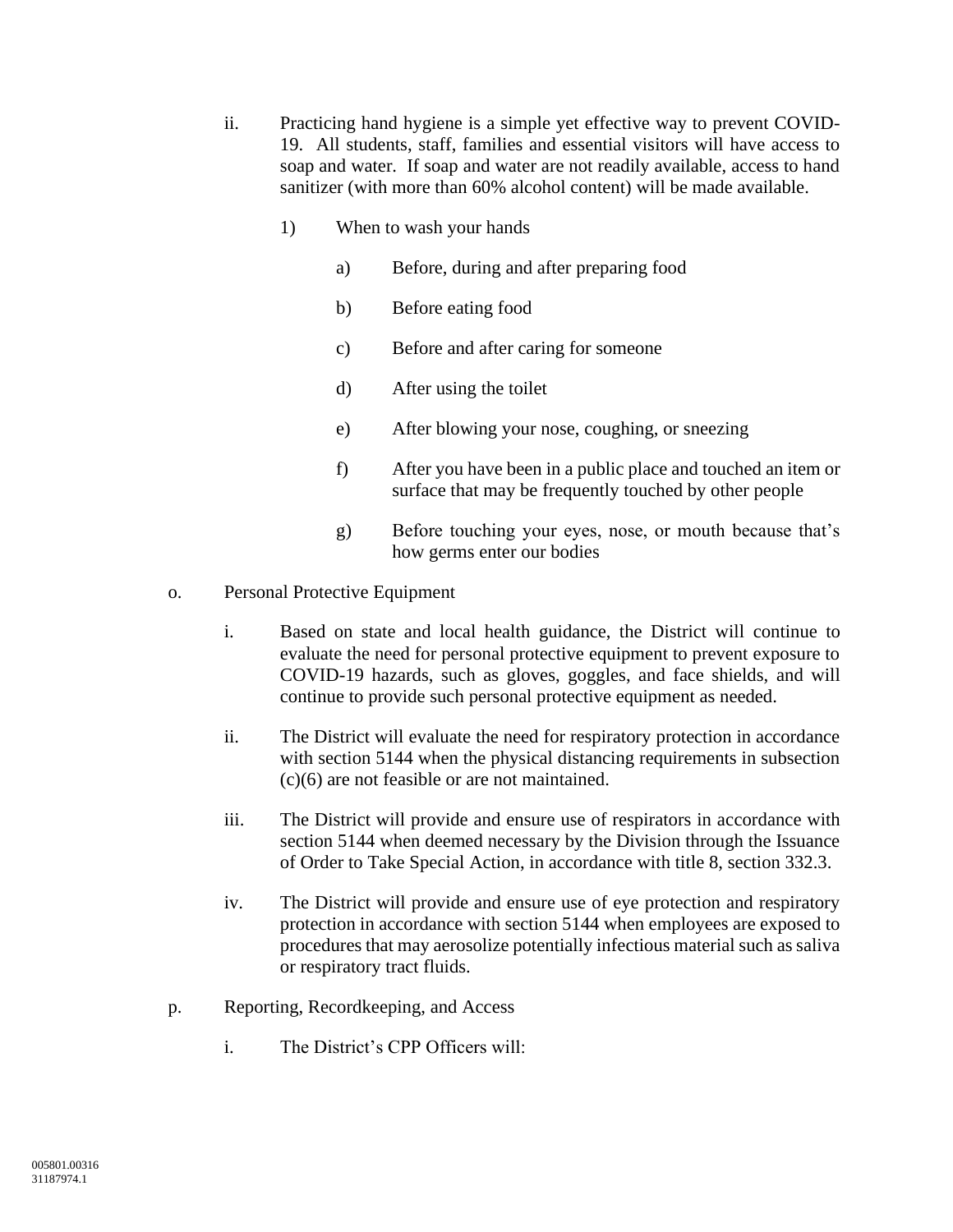- 1) Report information about COVID-19 cases to the local health department whenever required by law, and provide any related information requested by the local health department.
- 2) Report immediately to Cal/OSHA any COVID-19-related serious illnesses or death, as defined under CCR Title 8 section 330(h), of an employee occurring in the place of employment or in connection with any employment.
- 3) Maintain records of the steps taken to implement the written COVID-19 Prevention Program in accordance with CCR Title 8 section 3203(b).
- 4) The written COVID-19 Prevention Program (CPP) is available on the District's website to employees, authorized employee representatives, and to representatives of Cal/OSHA immediately upon request.
- 5) Use the Frontline Electronic Health Record, COVID-19 Case Management Form. (Appendix C) to keep a record of and track all COVID-19 cases. The information will be made available to employees, authorized employee representatives, or as otherwise required by law, with personal identifying information removed.
- 6) The District has implemented a COVID data dashboard that can be found at [www.Fresnounified.org](http://www.fresnounified.org/) highlighting the number of positive cases involving students and employees.
- q. Exclusion of COVID-19 Cases
	- i. When a COVID-19 case is identified in the workplace, the District will limit transmission by:
		- 1) Ensuring that COVID-19 cases are excluded from the workplace until return-to-work requirements are met.
		- 2) Continuing and maintaining an employee's earnings, seniority, and all other employee rights and benefits whenever we've demonstrated that the COVID-19 exposure is work related.
		- 3) Providing employees at the time of exclusion with information on available benefits.
- r. Return-to-Work Criteria
	- i. COVID-19 cases with COVID-19 symptoms shall not return to work until: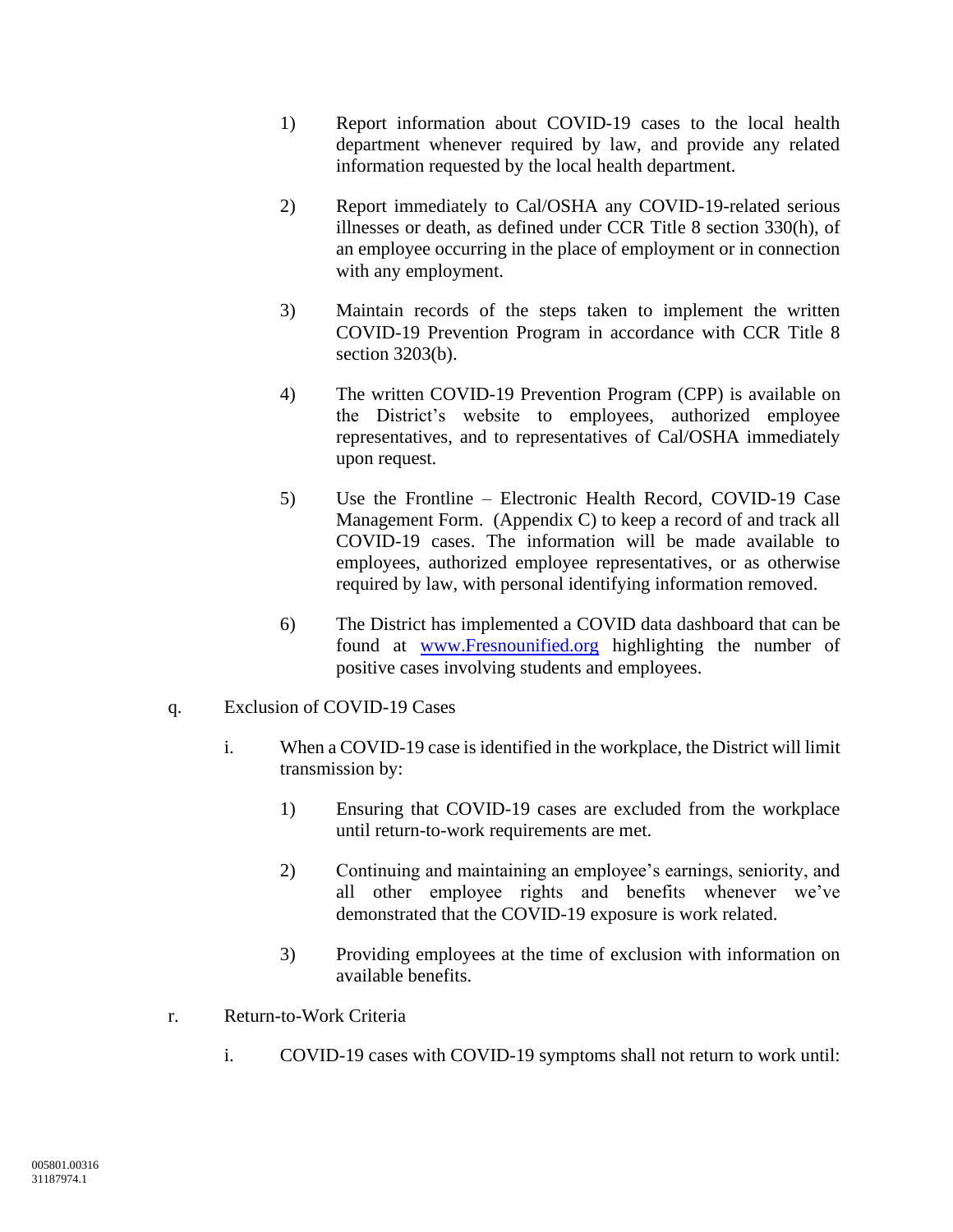- 1) At least 24 hours have passed since a fever of 100 or higher has resolved without the use of fever-reducing medications.
- 2) COVID-19 symptoms have improved; and
- 3) They have received a negative test result OR 10 days have passed since the onset of symptoms.
- ii. COVID-19 cases who tested positive but never developed COVID-19 symptoms
	- 1) Shall isolate at home for 10 days. They may exit isolation sooner if they receive a negative clinical test taken on day 5 or later.
- iii. If an order to isolate or quarantine an employee is issued by a local or state health official
	- 1) The employee shall not return to work until the period of isolation or quarantine is completed or they receive a clinical negative COVID test on day 5 or later. If no period was specified, then the period shall be:
		- a) 10 days from the time the order to isolate was effective, or
		- b) 10 days from the time the order to quarantine was effective.
- iv. If there are no violations of local or state health officer orders for isolation or quarantine, the Division may, upon request, allow employees to return to work on the basis that the removal of an employee would create undue risk to a community's health and safety. In such a case, the District shall develop, implement, and maintain effective control measures to prevent transmission in the workplace including providing isolation for the employee at the workplace and, if isolation is not possible, the use of respiratory protection in the workplace.
- s. Health Screening for Students and Staff
	- i. Prior to coming onto campus, everyone should do their part and use our daily self-health screening tool. Individuals who do not feel well should remain home.
	- ii. Students/staff who have any COVID-19 like symptoms may be asked to isolate for at least 10 days. They may return sooner if: 1) symptoms improve 2) one day without fever or use of medication. 3)They have received a negative test result.
	- iii. Please note, symptoms DO NOT always mean COVID-19, so to reduce rumors and unnecessary concern with classmates/ coworkers, we encourage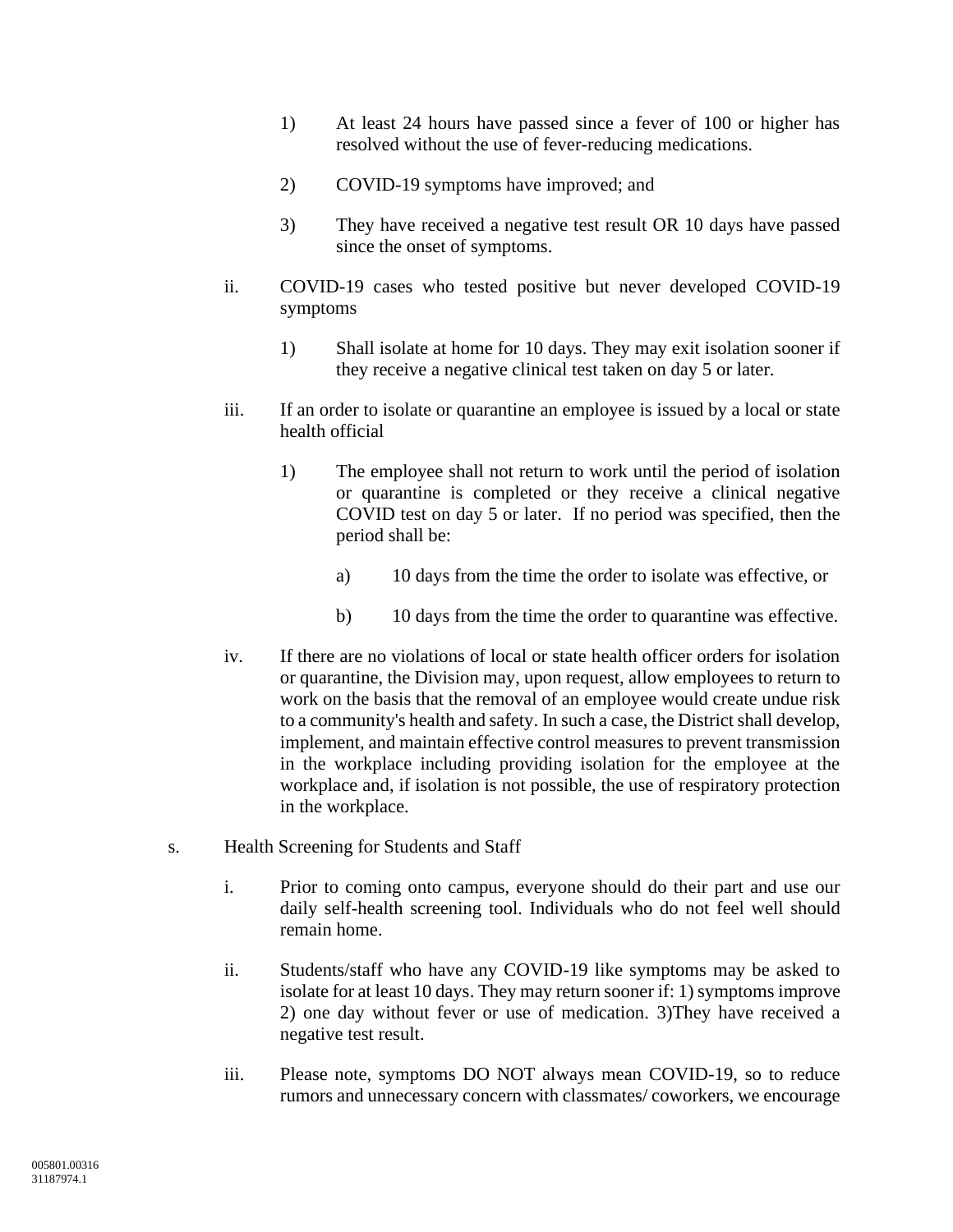parents, students and employees to keep their personal health conditions confidential until symptoms have been confirmed by medical testing and/or medical professionals.

- iv. Staff and students that do not pass the screening and have symptoms must not come to school sites and will be sent home if they come to school/work
- v. The District will communicate with parents if their student exhibits one or more COVID-19 symptoms and refer to the student's health information form and/or emergency card.
- vi. The District will recommend that ill students and staff be tested as soon as possible. If they are sent home ill, they may not return without a negative test or completing a 10-day quarantine.
- vii. Actively encourage sick students and employees to stay home.
- t. Healthy Hygiene Practices
	- i. In addition to healthy hygiene practices in the CPP, the District's health hygiene practices may include but not be limited to:
		- 1) Teach students and remind staff to use tissue to wipe their nose and to cough/sneeze into a tissue or their elbow.
		- 2) Students and staff should wash their hands frequently throughout the day, including before and after eating; after coughing or sneezing; after classes where they handle shared items, such as outside recreation, art, or shop; and before and after using the restroom.
		- 3) Students and staff should wash their hands for 20 seconds with soap, rubbing thoroughly after application. Soap products marketed as "antimicrobial" are not necessary or recommended.
		- 4) Staff should model and practice handwashing. For example, use bathroom time in lower grade levels as an opportunity to reinforce healthy habits and monitor proper handwashing.
		- 5) Students and staff should use hand sanitizer when handwashing is not practicable. Sanitizer must be rubbed into hands until completely dry. Note: frequent handwashing is more effective than the use of hand sanitizers.
		- 6) Do not use hand sanitizers that may contain methanol which can be hazardous when ingested or absorbed.
		- 7) Children under age 9 should only use hand sanitizer under adult supervision. Call Poison Control if consumed: 1-800-222-1222.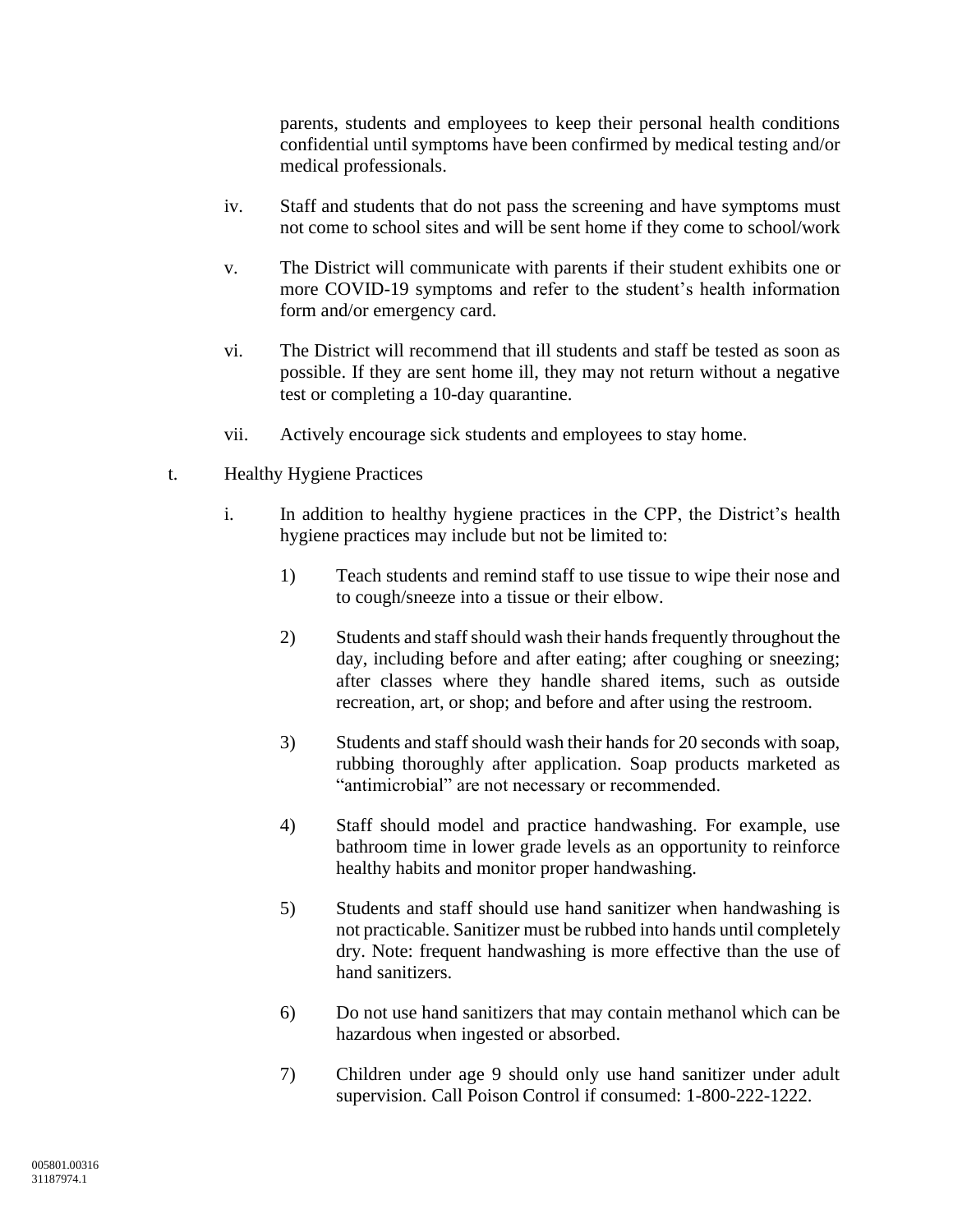- 8) Develop routines enabling students and staff to regularly wash their hands at staggered intervals.
- 9) Ensure adequate supplies to support healthy hygiene behaviors, including soap, tissues, face coverings, and hand sanitizers.

## u. Identification and Tracing of Contacts

- i. Contact Tracing
	- 1) Health Services COVID-19 Action Team (CAT) works with Human Resources, school administrators, Health Department, Health Services staff, Communications, students, staff and families to ensure that we are doing our part to reduce the spread of COVID-19.
	- 2) Following FCDPH guidance, the first positive COVID case in an elementary classroom will be group traced meaning that the class, group or team will be notified of a possible exposure. Students may come to school as long as they remain symptom free. Parents are asked to monitor for symptoms and testing is encouraged on day 5 or later.
- ii. Notification
	- 1) School administrators, administrative support and Health Services staff will report any suspected or confirmed cases to Health Services using the confidential district form. The form can be found on the Fresno Unified staff portal and goes directly to Health Services for contact tracing to begin.
	- 2) Personal phone calls, emails and school messengers can be used to notified employees and families.
- iii. Investigation
	- 1) CAT will make contact with suspected individual and will provide resources and communicate next steps to school site and individual.

#### iv. Clearance

- 1) Following Fresno County Department of Public Health guidance and in alignment with FCDPH scenario guidance, CAT will collaborate with school site and individual to ensure that there is appropriate clearance for returning to school/ work.
- v. Close Contact Notification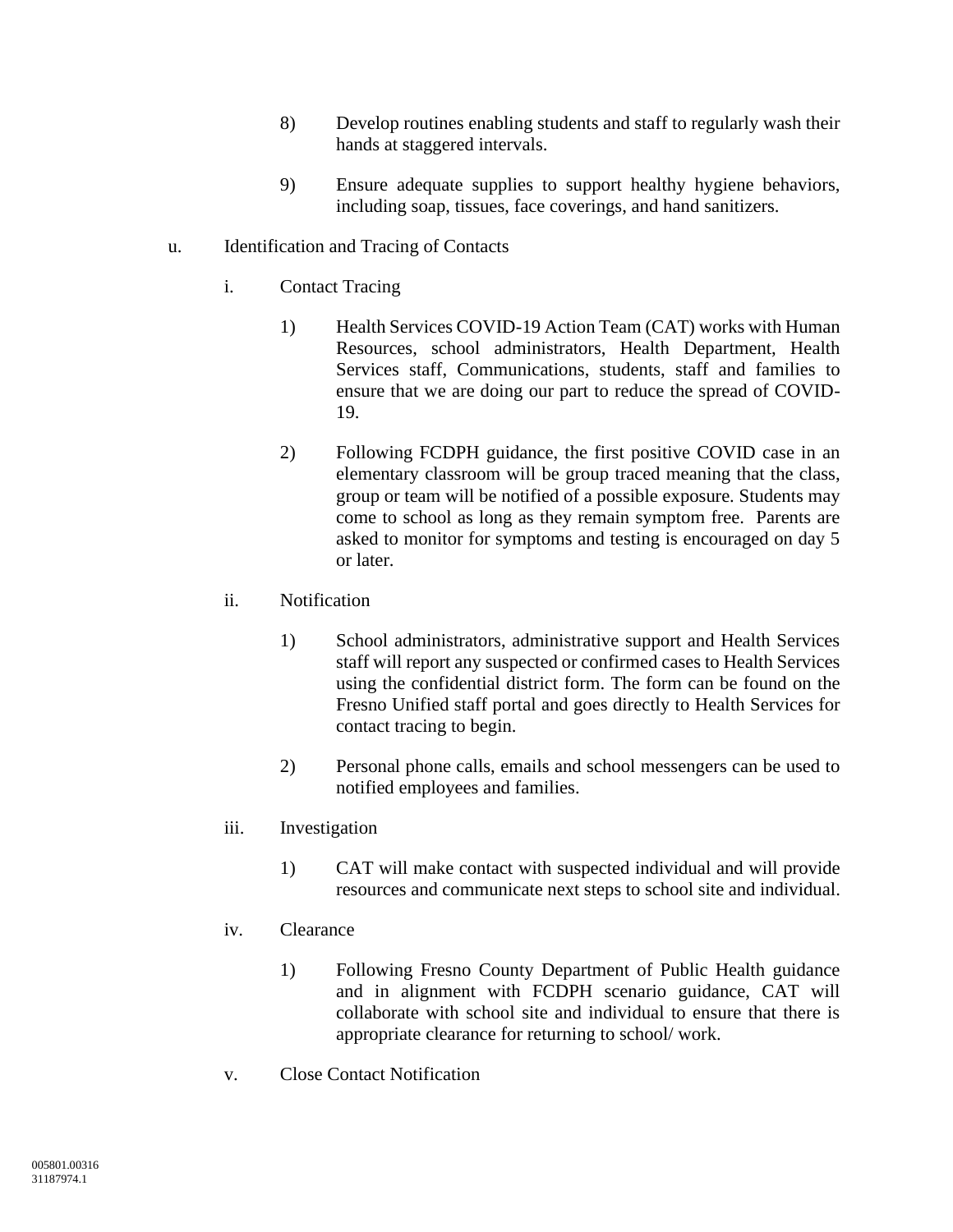- 1) CAT team will work with the school site to ensure that close contacts are notified; disinfection is coordinated for any recent positive cases.
- v. Staff Training and Family Education
	- i. All staff will be trained consistent with the CPP, and the District will regularly provide access to educational materials to families on the following safety actions:
		- 1) Importance of physical distancing when possible
		- 2) Symptoms screening practices.
		- 3) COVID-19 specific symptom identification.
		- 4) How COVID-19 is spread.
		- 5) Contact tracing process
		- 6) Quarantining guidelines
		- 7) Testing and vaccination opportunities
		- 8) Enhanced sanitation practices.
		- 9) The importance of staff and students not coming to work they have symptoms.
		- 10) For staff, COVID-19 specific symptom identification and when to seek medical attention.
		- 11) The employer's plan and procedures to follow when staff or students become sick at school.
		- 12) The employer's plan and procedures to protect staff from COVID-19 illness.
- w. Testing of Staff
	- i. In addition to the testing requirements established by the Cal-OSHA Emergency Temporary Standards for staff when there is an outbreak or major outbreak, the District recommends that staff who have symptoms of COVID-19 or have been exposed to someone with COVID-19 go get tested as soon as possible. In addition to county testing facilities, the District has created COVID testing hubs at regional high schools to ease testing access for employees, students and community members.
- x. Testing of Students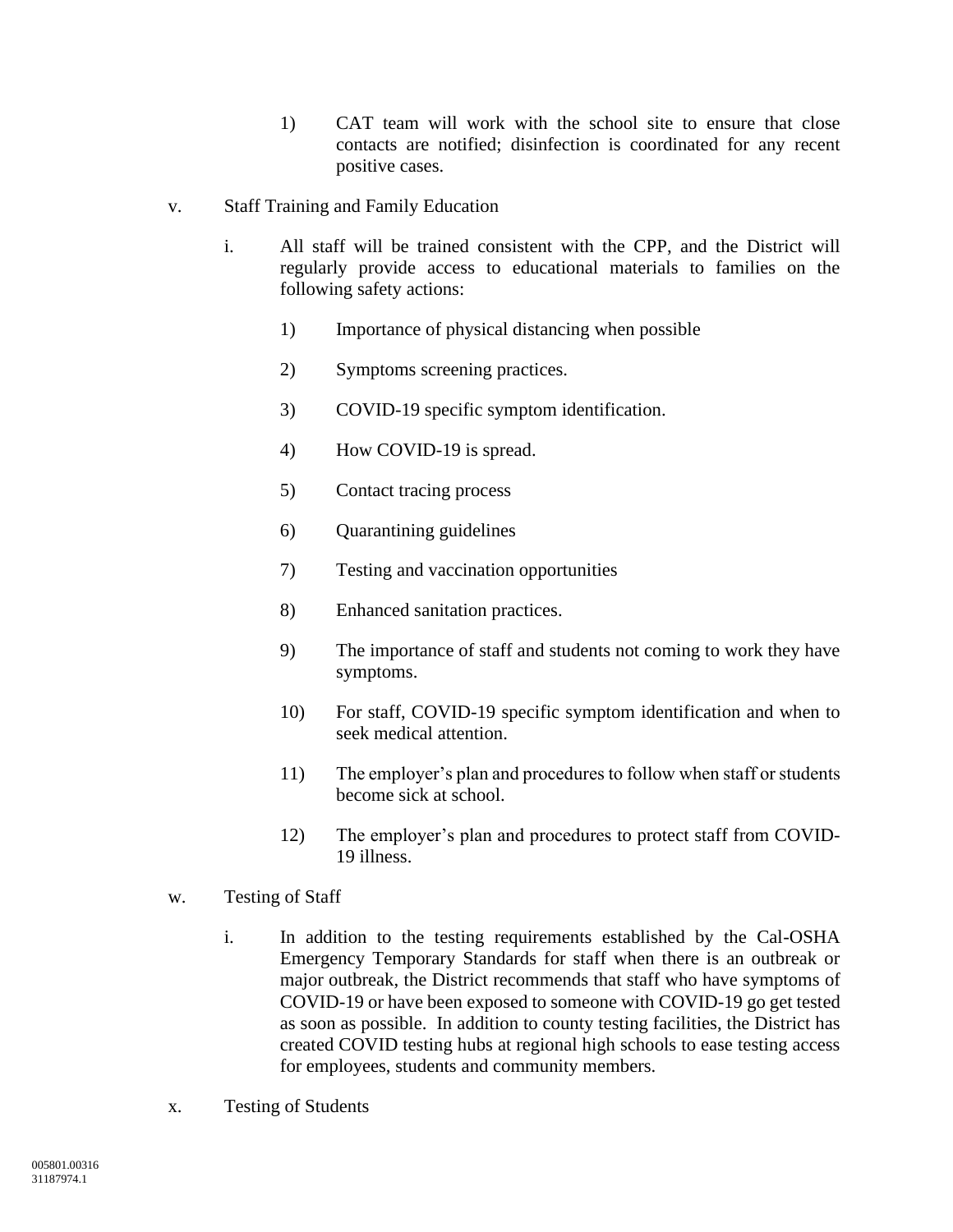- i. The District will recommend that students who have symptoms of COVID-19 or have been exposed to someone with COVID-19 get tested as soon as possible. In addition to county testing facilities, the District has created COVID testing hubs at regional high schools to ease testing access for employees, students and community members.
- y. Identification and Reporting of Cases
	- i. The investigation, identification and reporting of COVID-19 was set forth in the CPP and the January 14, 2021 CDPH COVID-19 Case Reporting by Schools. The Case Reporting is as follows:
		- a) The District shall notify its local health officer of any known case of COVID-19 among any student or employee who was present on one of its school campuses within the 10 days preceding a positive test for COVID-19. Specifically, the District shall report the following information:
			- i) The full name, address, telephone number, and date of birth of the individual who tested positive.
			- ii) The date the individual tested positive, the school(s) at which the individual was present on-site within the 10 days preceding the positive test, and the date the individual was last on-site at any relevant school(s); and
			- iii) The full name, address, and telephone number of the person making the report.
		- b) This information shall be reported to the local health officer via their online reporting tool.
		- 2) This reporting shall continue until the Case Reporting directive is modified or rescinded.
- z. Communication Plans
	- i. Close contacts will be notified by the supervisor while classrooms and school communities will be notified by letter and/or phone message home to as appropriate.
	- ii. NOTIFICATIONS:
		- 1) Notice of potential COVID-19 exposures will be provided to all employees, their authorized representatives, students and independent contracts at the same worksite during the high-risk exposure period as a COVID-19 positive case, within one business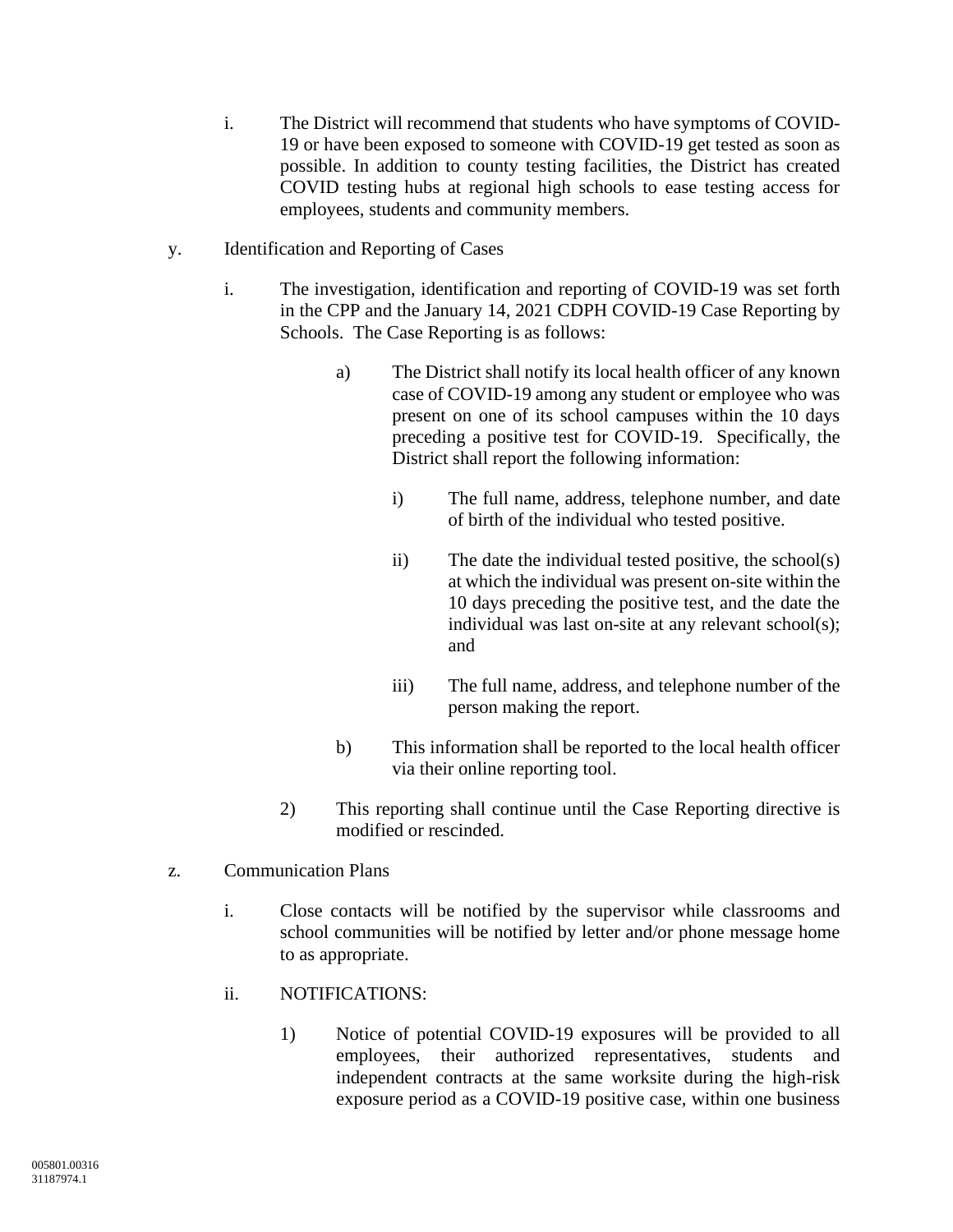day, in a way that does not reveal any personal identifying information of the COVID-19 case, to the following:

- 2) ALL employee Close Contacts will be notified for CONFIRMED positive COVID-19 known exposures.
- 3) The District will ensure that notifications about COVID-19 cases and exposures at District schools are in compliance with FERPA and HIPAA privacy requirements.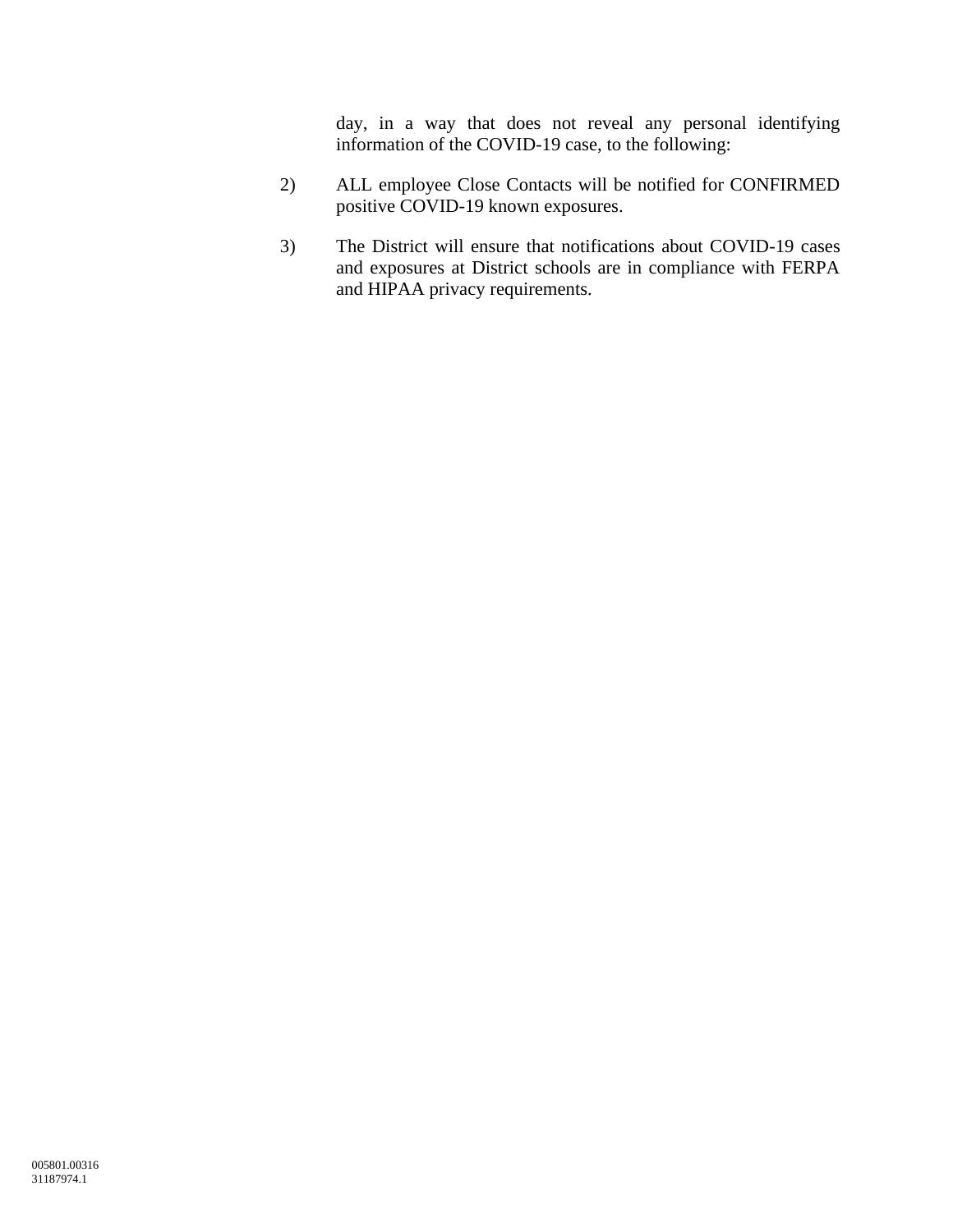# **Appendix A: Identification of COVID-19 Hazards**

All persons, regardless of symptoms or negative COVID-19 test results, will be considered potentially infectious. Particular attention will be paid to areas where people may congregate or come in contact with one another, regardless of whether employees are performing an assigned work task or not. For example: meetings, entrances, bathrooms, hallways, aisles, walkways, elevators, break or eating areas, cool-down areas, and waiting areas.

Evaluation of potential workplace exposure will be to all persons at the workplace or who may enter the workplace, including coworkers, employees of other entities, members of the public, customers or clients, and independent contractors. We will consider how employees and other persons enter, leave, and travel through the workplace, in addition to addressing fixed work locations.

#### **Person conducting the evaluation**: **\_\_\_\_\_\_\_\_\_\_\_\_\_\_\_\_\_\_\_\_\_\_\_\_\_\_\_\_\_\_\_\_\_\_\_\_\_ Date**: **\_\_\_\_\_\_\_\_\_\_\_\_\_\_**

# **Name(s) of employee and authorized employee representative that participated**:

| Interaction, area, activity,<br>work task, process,<br>equipment and material<br>that potentially exposes<br>employees to COVID-19<br>hazards | <b>Places and times</b> | <b>Potential for COVID-19</b><br>exposures and employees<br>affected, including members of<br>the public and employees of<br>other employers | <b>Existing and/or</b><br>additional COVID-19<br>prevention controls,<br>including barriers,<br>partitions and<br>ventilation |
|-----------------------------------------------------------------------------------------------------------------------------------------------|-------------------------|----------------------------------------------------------------------------------------------------------------------------------------------|-------------------------------------------------------------------------------------------------------------------------------|
|                                                                                                                                               |                         |                                                                                                                                              |                                                                                                                               |
|                                                                                                                                               |                         |                                                                                                                                              |                                                                                                                               |
|                                                                                                                                               |                         |                                                                                                                                              |                                                                                                                               |
|                                                                                                                                               |                         |                                                                                                                                              |                                                                                                                               |
|                                                                                                                                               |                         |                                                                                                                                              |                                                                                                                               |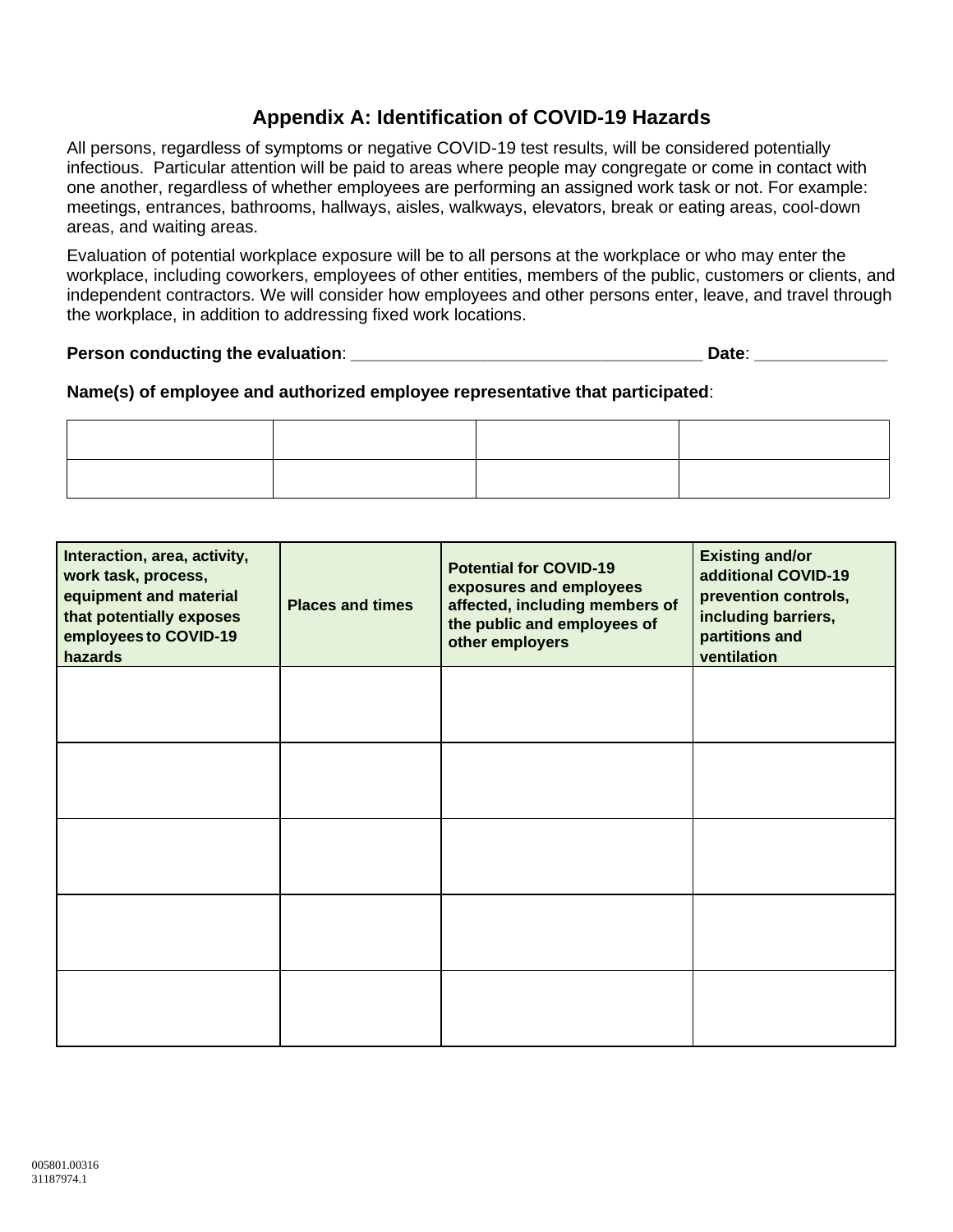# **Appendix B: COVID-19 Inspections**

**Work location evaluated**: **\_\_\_\_\_\_\_\_\_\_\_\_\_\_\_\_\_\_\_\_\_\_\_\_\_\_\_\_\_\_\_\_\_\_\_\_\_\_\_\_\_\_\_\_\_\_\_\_\_\_\_\_\_\_\_\_\_\_\_\_\_\_\_\_\_**

| <b>Exposure Controls</b>                                                                           | <b>Status</b> | <b>Person Assigned to</b><br><b>Correct</b> | <b>Date Corrected</b> |
|----------------------------------------------------------------------------------------------------|---------------|---------------------------------------------|-----------------------|
| <b>Engineering</b>                                                                                 |               |                                             |                       |
| <b>Barriers/partitions</b>                                                                         |               |                                             |                       |
| Ventilation (amount of fresh air and<br>filtration maximized)                                      |               |                                             |                       |
| Additional room air filtration                                                                     |               |                                             |                       |
| <b>Administrative</b>                                                                              |               |                                             |                       |
| Physical distancing                                                                                |               |                                             |                       |
| Surface cleaning and disinfection<br>(Frequently enough and adequate<br>supplies)                  |               |                                             |                       |
| Hand washing facilities (adequate<br>numbers and supplies)                                         |               |                                             |                       |
| Disinfecting and hand sanitizing solutions<br>being used according to manufacturer<br>instructions |               |                                             |                       |
| <b>PPE</b> (not shared, available and being worn)                                                  |               |                                             |                       |
| Face coverings (cleaned sufficiently often)                                                        |               |                                             |                       |
| Gloves                                                                                             |               |                                             |                       |
| Face shields/goggles                                                                               |               |                                             |                       |
| Respiratory protection                                                                             |               |                                             |                       |

**Date: \_\_\_\_\_\_\_\_\_\_\_\_\_**

**Name of person conducting the inspection**: **\_\_\_\_\_\_\_\_\_\_\_\_\_\_\_\_\_\_\_\_\_\_\_\_\_\_\_\_\_\_\_\_\_\_\_\_\_\_\_\_\_\_\_\_\_\_\_\_**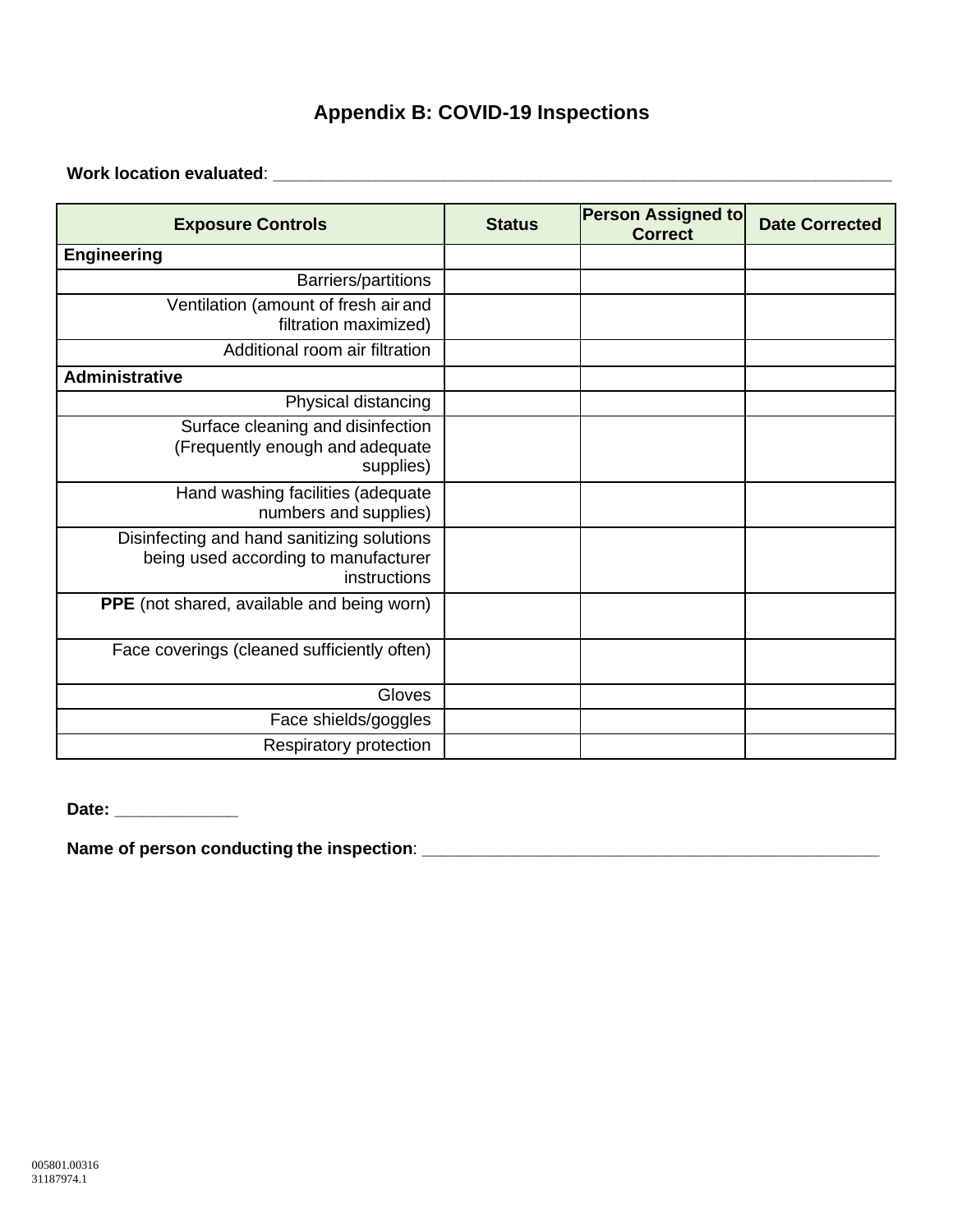# **Appendix C: Investigating COVID-19 Cases**

| Detail                                                       |                                             |                                                          |   |
|--------------------------------------------------------------|---------------------------------------------|----------------------------------------------------------|---|
| Case Type*:                                                  | $\overline{\mathbf{v}}$<br>Select Case Type | Date of first symptoms:                                  | ▦ |
| Date tested positive:                                        | <b>B</b>                                    | Quarantine/Isolation start date:                         | ▦ |
| Estimated quarantine/isolation<br>end date:                  | <b>B</b>                                    | Revised estimated<br>quarantine/isolation end date:      | Đ |
| Date of approval to return to<br>school:                     | $\blacksquare$                              | Date of actual return following<br>quarantine/isolation: | ▦ |
| Number of people in<br>household:                            |                                             | Number of people in household<br>w/ COVID-19:            |   |
| Number of students that attend<br>the district in household: |                                             |                                                          |   |
| <b>RAD</b>                                                   |                                             |                                                          |   |
| Results/Outcomes:(T)                                         | Select Results/ Outcomes                    |                                                          |   |
| Actions:(T)                                                  | Select Actions                              |                                                          |   |
| Dispositions:(T)                                             | Select Dispositions                         |                                                          |   |
| Comment:                                                     | PBまま4 旧日2 288日                              | 900                                                      |   |
|                                                              | Person Type:                                |                                                          |   |
|                                                              | Last on Campus:                             |                                                          |   |
|                                                              | Symptoms:                                   |                                                          |   |
|                                                              | Close Contacts:                             |                                                          |   |
|                                                              | COVID-19 Resources:                         |                                                          |   |
|                                                              | Notes:                                      |                                                          |   |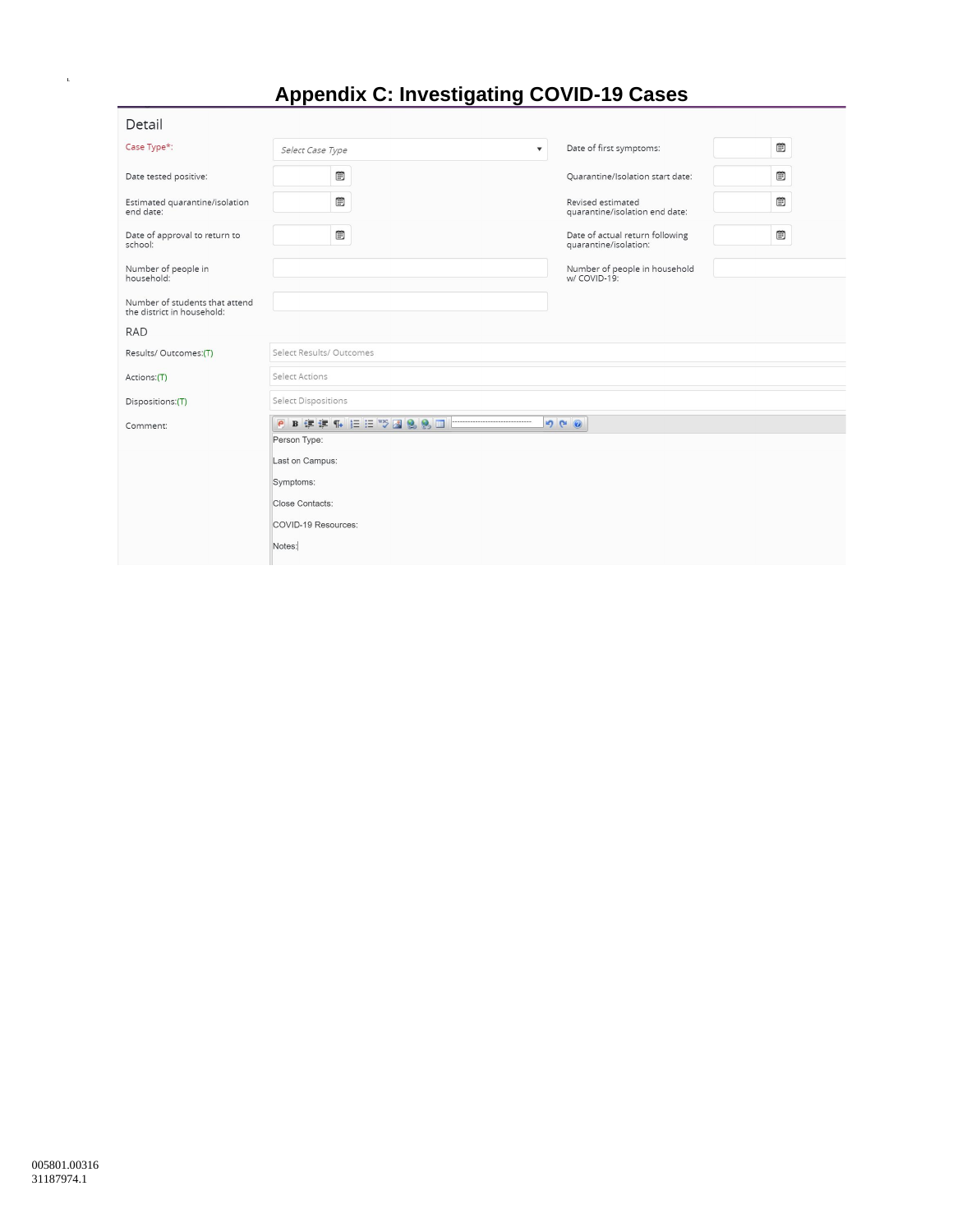#### **II. Appendix D: COVID**-**19 Training Roster**

**Date: \_\_\_\_\_\_\_\_\_\_\_ Name of person conducting the training**:

| <b>Employee Name</b> | <b>Signature</b> |
|----------------------|------------------|
|                      |                  |
|                      |                  |
|                      |                  |
|                      |                  |
|                      |                  |
|                      |                  |
|                      |                  |
|                      |                  |
|                      |                  |
|                      |                  |
|                      |                  |
|                      |                  |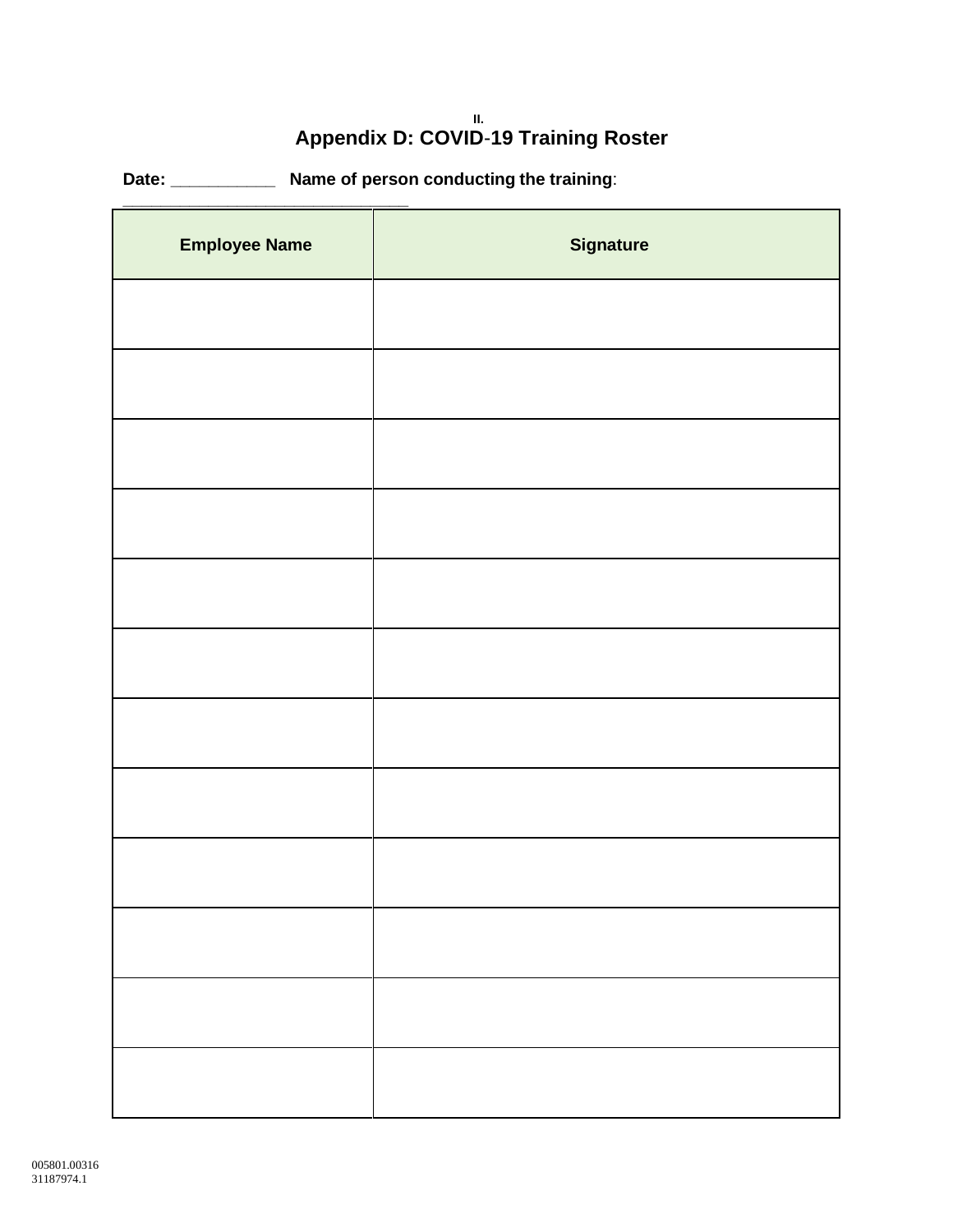# **Multiple COVID-19 Infections and COVID-19 Outbreaks**

If a school site or District workplace is identified by a local health department as the location of a COVID-19 outbreak, or there are three or more COVID-19 cases in your workplace within a 14-day period, this section of CPP will stay in effect until there are no new COVID-19 cases detected in the workplace for a 14-day period.

#### **COVID-19 testing**

- The District will provide COVID-19 testing to all employees in District exposed workplace, except for employees who were not present during the period of an outbreak identified by a local health department or the relevant 14-day period. COVID-19 testing will be provided at no cost to employees during employees' working hours.
- COVID-19 testing consists of the following:
	- All employees in the exposed workplace will be immediately tested and then tested again one week later. Negative COVID-19 test results of employees with COVID-19 exposure will not impact the duration of any quarantine period required by, or orders issued by, the local health department.
	- After the first two COVID-19 tests, the District will continue to provide COVID-19 testing of employees who remain at the workplace at least once per week, or more frequently if recommended by the local health department, until there are no new COVID-19 cases detected in the workplace for a 14-day period.
	- The District will provide additional testing when deemed necessary by Cal/OSHA.

#### **Exclusion of COVID-19 cases**

The District will ensure COVID-19 cases and employees who had COVID-19 exposure are excluded from the workplace in accordance with the CPP Exclusion of COVID-19 Cases and Return to Work Criteria requirements, and local health officer orders, if applicable.

#### **Investigation of workplace COVID-19 illness**

The District will immediately investigate and determine possible workplace-related factors that contributed to the COVID-19 outbreak in accordance with the CPP Investigating and Responding to COVID-19 Cases.

#### **COVID-19 investigation, review and hazard correction**

In addition to the CPP Identification and Evaluation of COVID-19 Hazards and Correction of COVID-19 Hazards, the District will immediately perform a review of potentially relevant COVID-19 policies, procedures, and controls and implement changes as needed to prevent further spread of COVID-19.

The investigation and review will be documented and include:

- Investigation of new or unabated COVID-19 hazards including:
	- Leave policies and practices and whether employees are discouraged from remaining home when sick.
	- COVID-19 testing policies.
	- Insufficient outdoor air.
	- Insufficient air filtration.
	- Lack of physical distancing.
- Updating the review:
	- Every thirty days that the outbreak continues.
	- In response to new information or to new or previously unrecognized COVID-19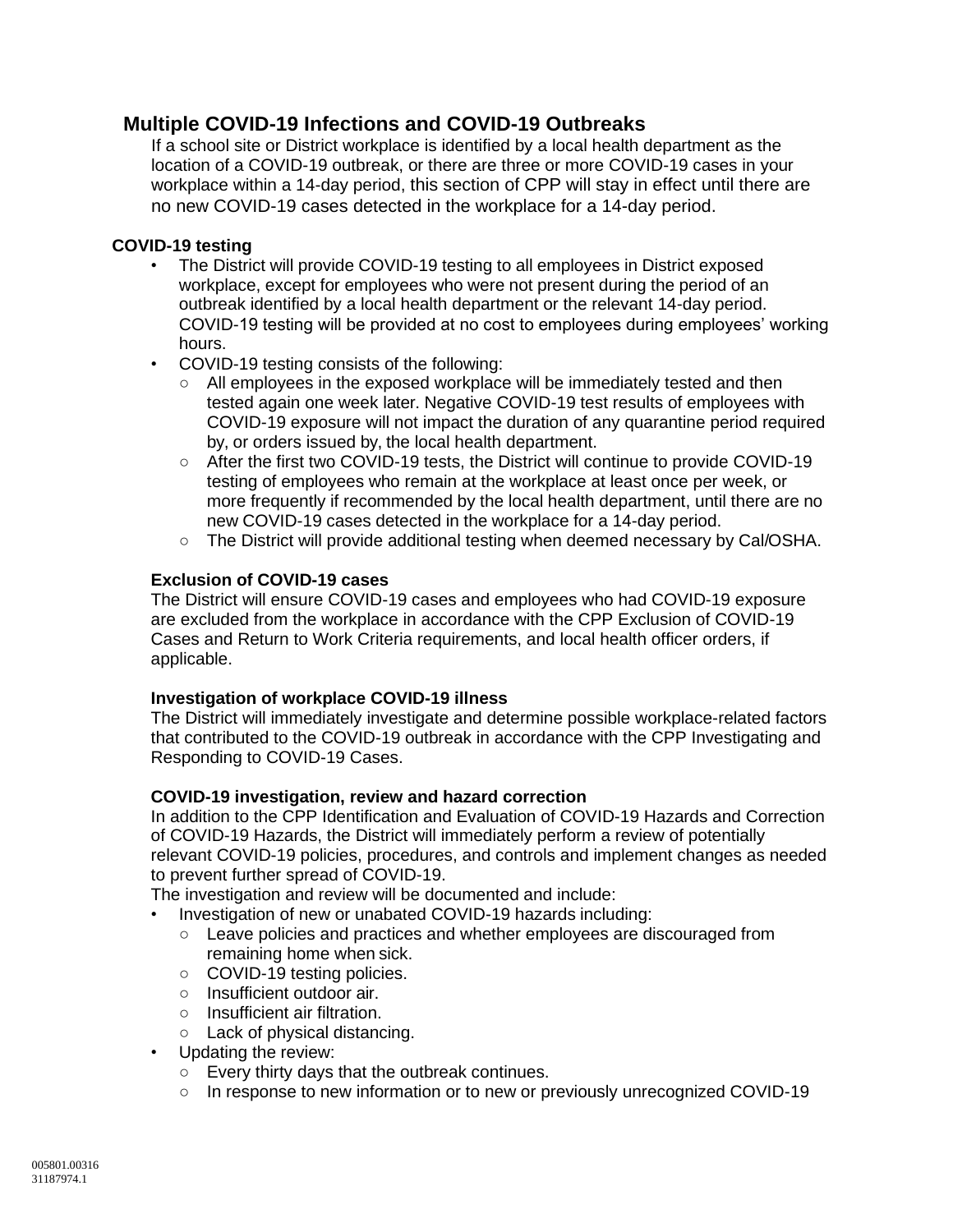hazards.

- When otherwise necessary.
- Implementing changes to reduce the transmission of COVID-19 based on the investigation and review. The following will be considered:
	- Moving indoor tasks outdoors or having them performed remotely.
	- Increasing outdoor air supply when work is done indoors.
	- Improving air filtration.
	- Increasing physical distancing as much as possible.
	- Respiratory protection.
	- [describe other applicable controls].

#### **Notifications to the local health department**

- Immediately, but no longer than 48 hours after learning of three or more COVID-19 cases in the workplace, the CCP Officer will contact the local health department for guidance on preventing the further spread of COVID-19 within the workplace.
- The CPP Officer will provide to the local health department the total number of COVID-19 cases and for each COVID-19 case, the name, contact information, occupation, workplace location, business address, the hospitalization and/or fatality status, and North American Industry Classification System code of the workplace of the COVID-19 case, and any other information requested by the local health department. The CPP Officer will continue to give notice to the local health department of any subsequent COVID-19 cases at the workplace.